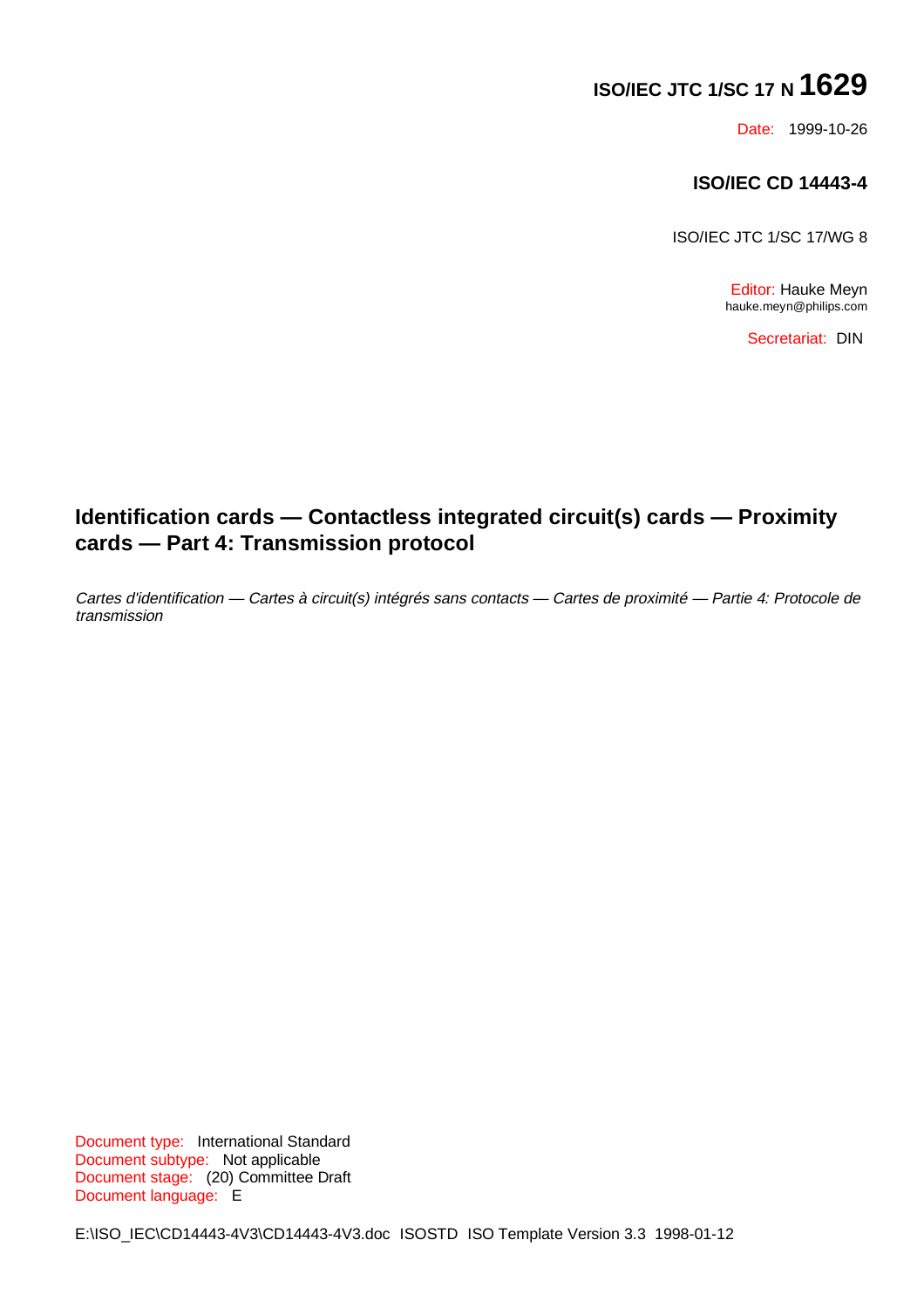### **Contents**

| 1              |  |
|----------------|--|
| $\mathbf{2}$   |  |
| 3              |  |
| 4              |  |
| 5              |  |
| 5.1            |  |
| 5.2            |  |
| 5.2.1          |  |
| 5.2.2          |  |
| 5.2.3          |  |
| 5.2.4          |  |
| 5.2.5          |  |
| 5.2.6          |  |
| 5.2.7          |  |
| 5.3            |  |
| 5.3.1          |  |
| 5.3.2          |  |
| 5.3.3          |  |
| 5.4            |  |
| 5.5            |  |
| 5.6            |  |
| 5.6.1          |  |
| 5.6.2          |  |
| 5.6.3          |  |
| 6              |  |
| $\overline{7}$ |  |
| 7.1            |  |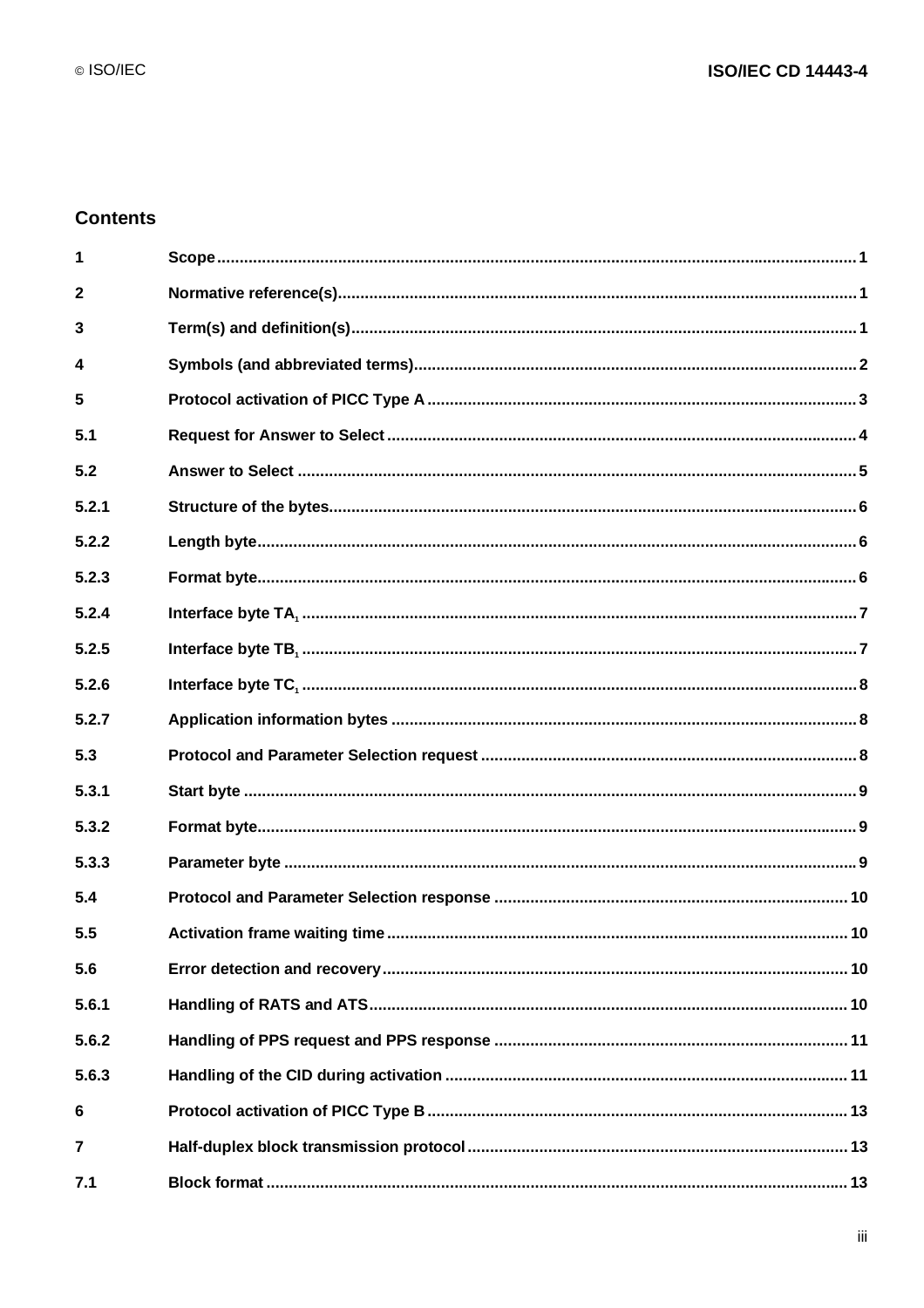| 7.1.1 |  |  |  |  |  |  |  |
|-------|--|--|--|--|--|--|--|
| 7.1.2 |  |  |  |  |  |  |  |
| 7.1.3 |  |  |  |  |  |  |  |
| 7.2   |  |  |  |  |  |  |  |
| 7.3   |  |  |  |  |  |  |  |
| 7.4   |  |  |  |  |  |  |  |
| 7.4.1 |  |  |  |  |  |  |  |
| 7.4.2 |  |  |  |  |  |  |  |
| 7.4.3 |  |  |  |  |  |  |  |
| 7.4.4 |  |  |  |  |  |  |  |
| 7.4.5 |  |  |  |  |  |  |  |
| 8     |  |  |  |  |  |  |  |
| 8.1   |  |  |  |  |  |  |  |
| 8.2   |  |  |  |  |  |  |  |
|       |  |  |  |  |  |  |  |
|       |  |  |  |  |  |  |  |
|       |  |  |  |  |  |  |  |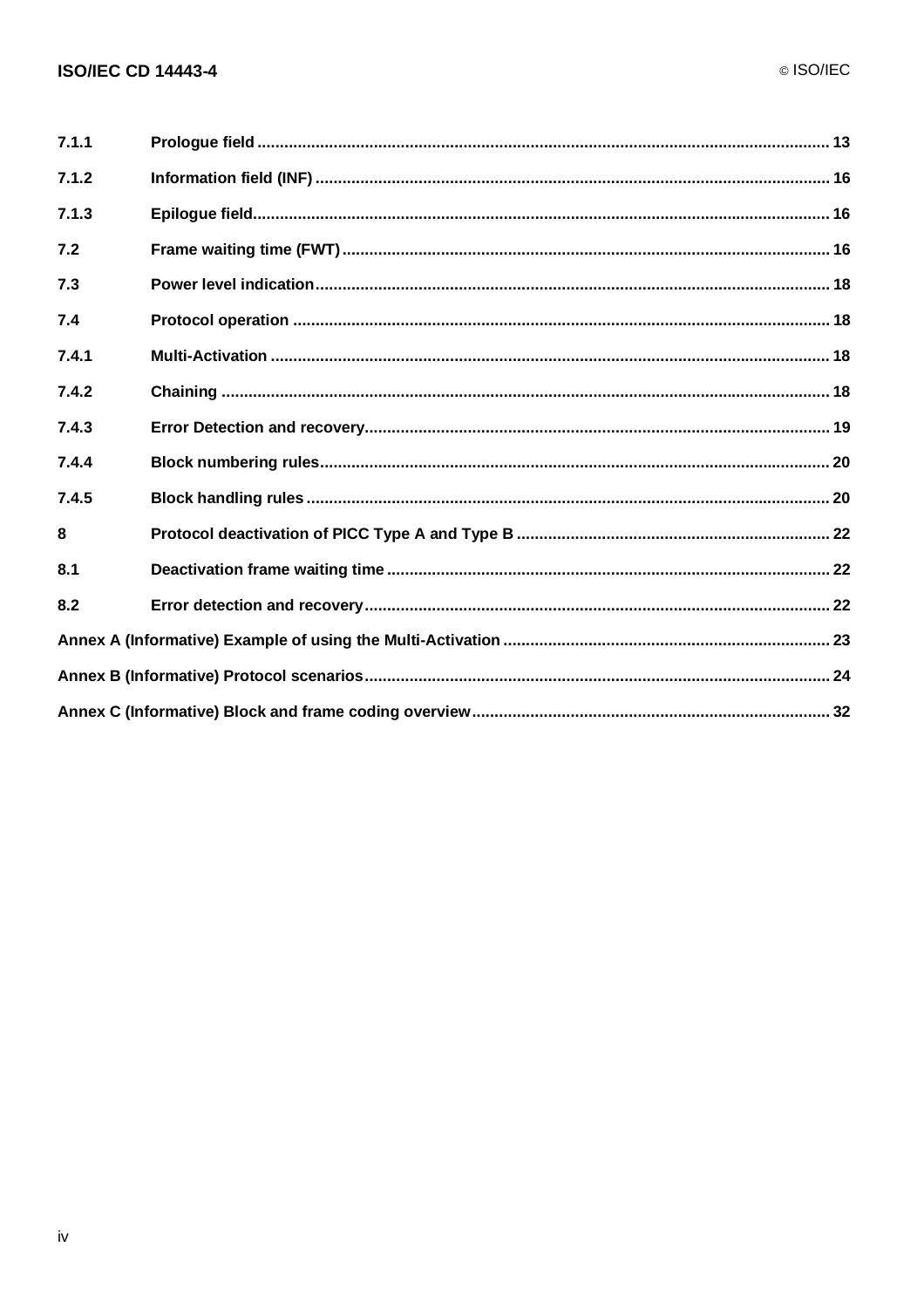### **Foreword**

ISO (the International Organisation for Standardisation) and IEC (the International Electrotechnical Commission) form the specialised system for worldwide standardisation. National bodies that are members of ISO or IEC participate in the development of International Standards through technical committees established by the respective organisation to deal with particular fields of technical activity. ISO and IEC technical committees collaborate in fields of mutual interest. Other international organisations, governmental and non-governmental, in liaison with ISO and IEC, also take part in the work.

International Standards are drafted in accordance with the rules given in the ISO/IEC Directives, Part 3.

In the field of information technology, ISO and IEC have established a joint technical committee, ISO/IEC JTC 1. Draft International Standards adopted by the joint technical committee are circulated to national bodies for voting. Publication as an International Standard requires approval by at least 75 % of the national bodies casting a vote.

International Standard ISO/IEC 14443-4 was prepared by Joint Technical Committee ISO/IEC JTC1, Information technology, Subcommittee SC17, Identification cards and related devices.

ISO/IEC 14443 consists of the following parts, under the general title Identification cards - Contactless integrated circuit(s) cards - Proximity cards:

- Part 1: Physical characteristics
- $-$  Part 2: Radio frequency power and signal interface
- Part 3: Initialization and anticollision
- Part 4: Transmission protocol

The annexes A, B and C of this part of ISO/IEC 14443 are for information only.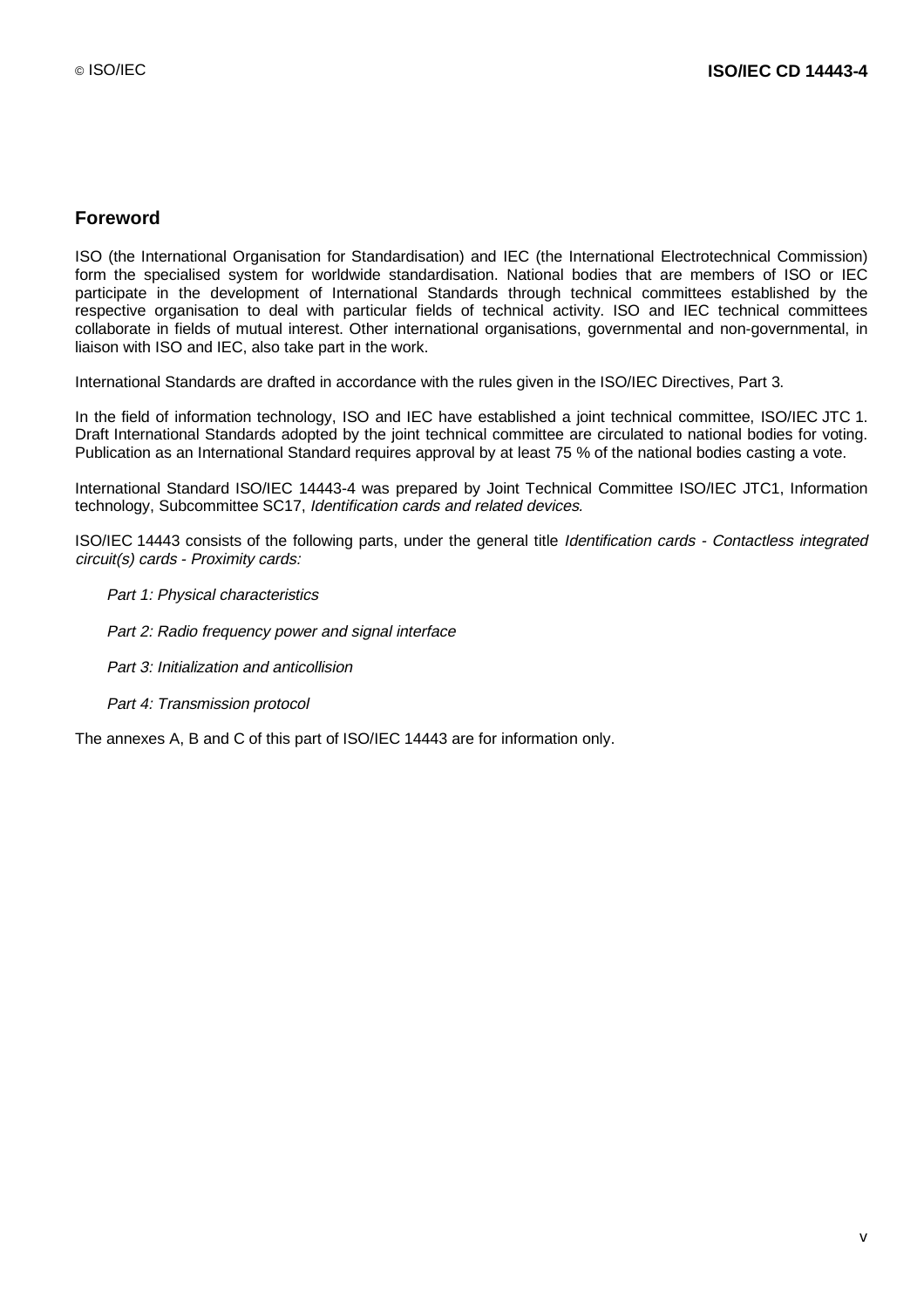#### **Introduction**

ISO/IEC 14443 is one of a series of International Standards describing the parameters for identification cards as defined in ISO/IEC 7810, and the use of such cards for international interchange.

The protocol as defined in this part of ISO/IEC 14443 is capable of transferring the application protocol data units as defined in ISO/IEC 7816-4. Thus the mapping of the application protocol data units can be the same as described for the protocol T=1 in ISO/IEC 7816-4.

ISO/IEC 14443 is intended to allow operation of proximity cards in the presence of other contactless cards conforming to ISO/IEC 10536 and ISO/IEC 15693.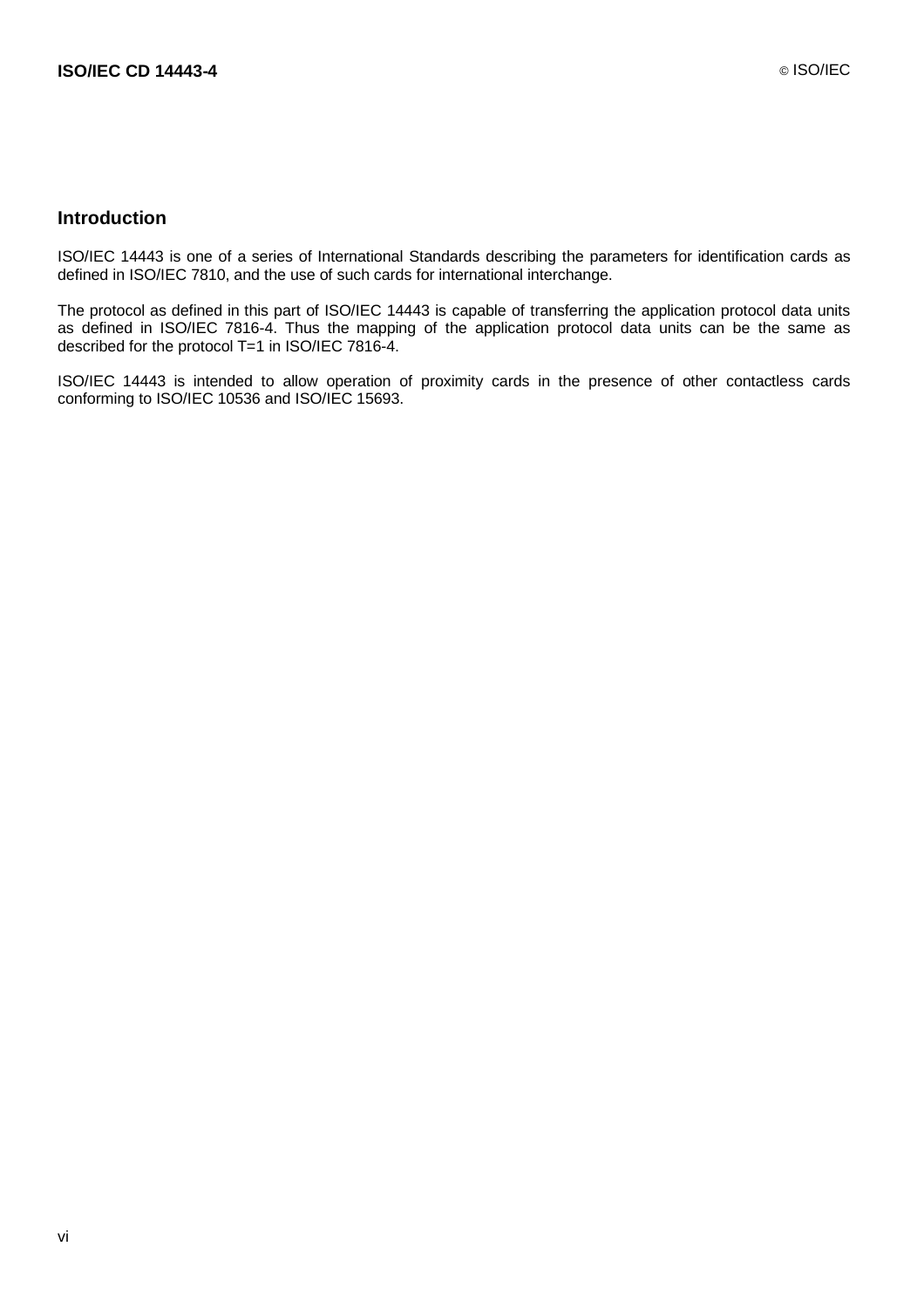# **Identification cards — Contactless integrated circuit(s) cards — Proximity cards — Part 4: Transmission protocol**

### **1 Scope**

This part of ISO/IEC 14443 specifies a half-duplex block transmission protocol featuring the special needs of a contactless environment and defines the activation and deactivation sequence of the protocol.

This part of ISO/IEC 14443 shall be used in conjunction with other parts of ISO/IEC 14443 and is applicable to proximity cards of Type A and Type B.

### **2 Normative reference(s)**

The following standards contain provisions, which, through reference in this text, constitute provisions of this part of ISO/IEC 14443. At the time of publication, the editions indicated were valid. All standards are subject to revision, and parties to agreements based on this part of ISO/IEC 14443 are encouraged to investigate the possibility of applying the most recent valid International Standards.

ISO/IEC 7816-4, Identification cards – Integrated circuit(s) cards with contacts – Part 4: Interindustry commands for interchange.

### **3 Term(s) and definition(s)**

#### **3.1**

**frame**

As defined in ISO/IEC 14443-3.

#### **3.2**

### **block**

A special type of frame, which contains a valid protocol data format. A valid protocol data format includes I-blocks, R-blocks or S-blocks.

#### **3.3**

### **invalid block**

A type of frame, which contains an invalid protocol format. A time-out, when no frame has been received, is not interpreted as an invalid block.

#### **3.4**

#### **frame format**

As defined by ISO/IEC 14443-3. The PICC Type A uses the frame format defined for Type A and the PICC Type B uses the frame format defined for Type B.

#### **3.5**

#### **bit duration**

The bit duration is defined as one elementary time unit (etu). The etu is calculated by the following formula :

1 etu =  $128 / (D \times fc)$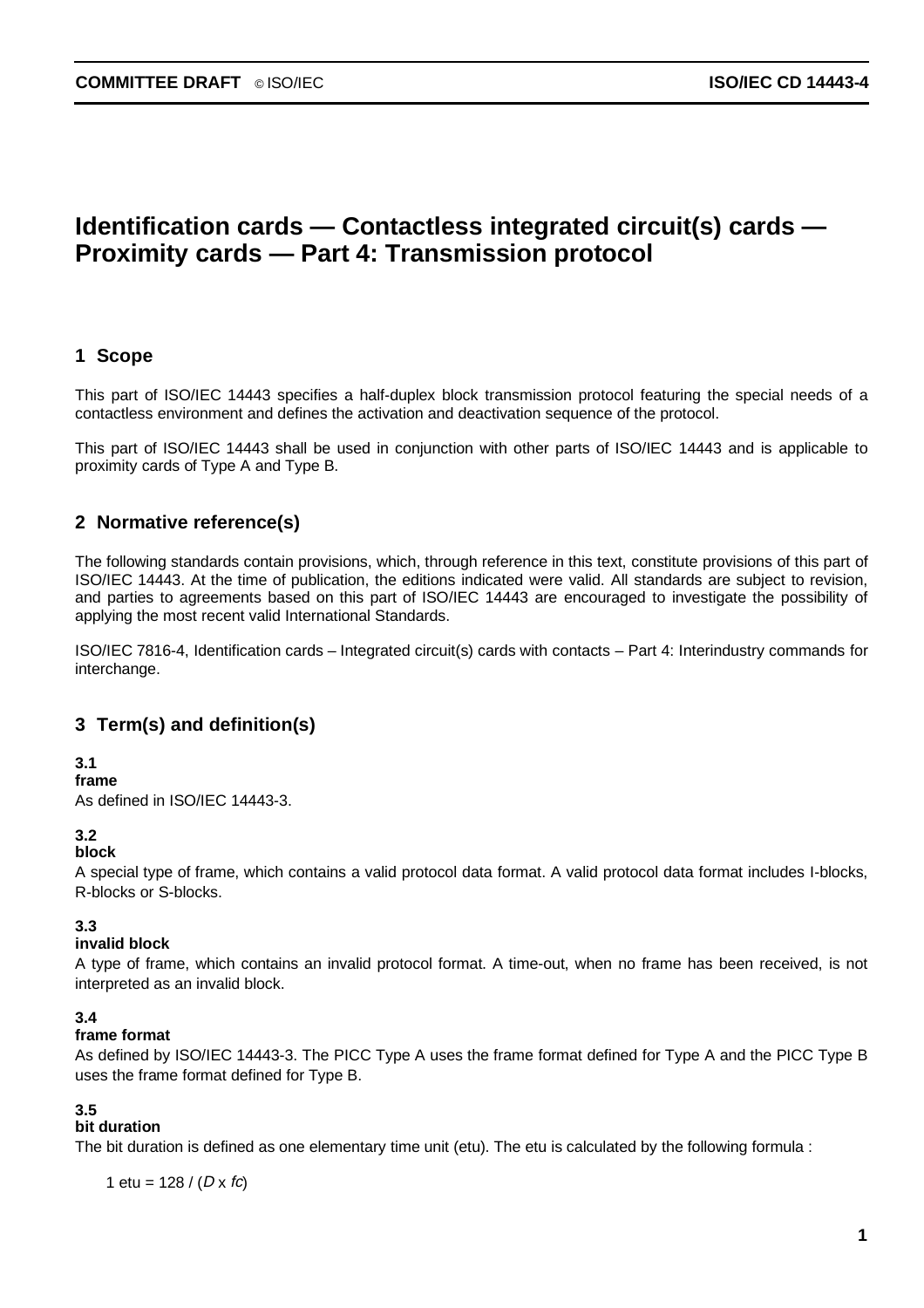The initial value of the divisor  $D$  shall be 1. Therefore the resulting initial etu shall be :

1 etu =  $128 / fc$ 

The carrier frequency fc is defined in ISO/IEC 14443-2.

### **4 Symbols (and abbreviated terms)**

- ATS Answer To Select
- ATQ Answer To reQuest
- CID Card IDentifier
- CRC Cyclic Redundancy Check, as defined for each PICC type in ISO/IEC 14443-3
- D Divisor
- DR Divisor Receive (PCD to PICC)
- DRI Divisor Receive Integer (PCD to PICC)
- DS Divisor Send (PICC to PCD)
- DSI Divisor Send Integer (PICC to PCD)
- EDC Error Detection Code
- etu elementary time unit
- fc carrier frequency
- FSC Frame Size proximity Card
- FSCI Frame Size proximity Card Integer
- FSD Frame Size proximity coupling Device
- FSDI Frame Size proximity coupling Device Integer
- FWI Frame Waiting time Integer
- FWT Frame Waiting Time
- HLTA HALT Command for PICC Type A
- I-block Information block
- INF INformation Field
- NAD Node ADdress
- OSI Open Systems Interconnection
- PCB Protocol Control Byte
- PCD Proximity Coupling Device
- PICC Proximity Card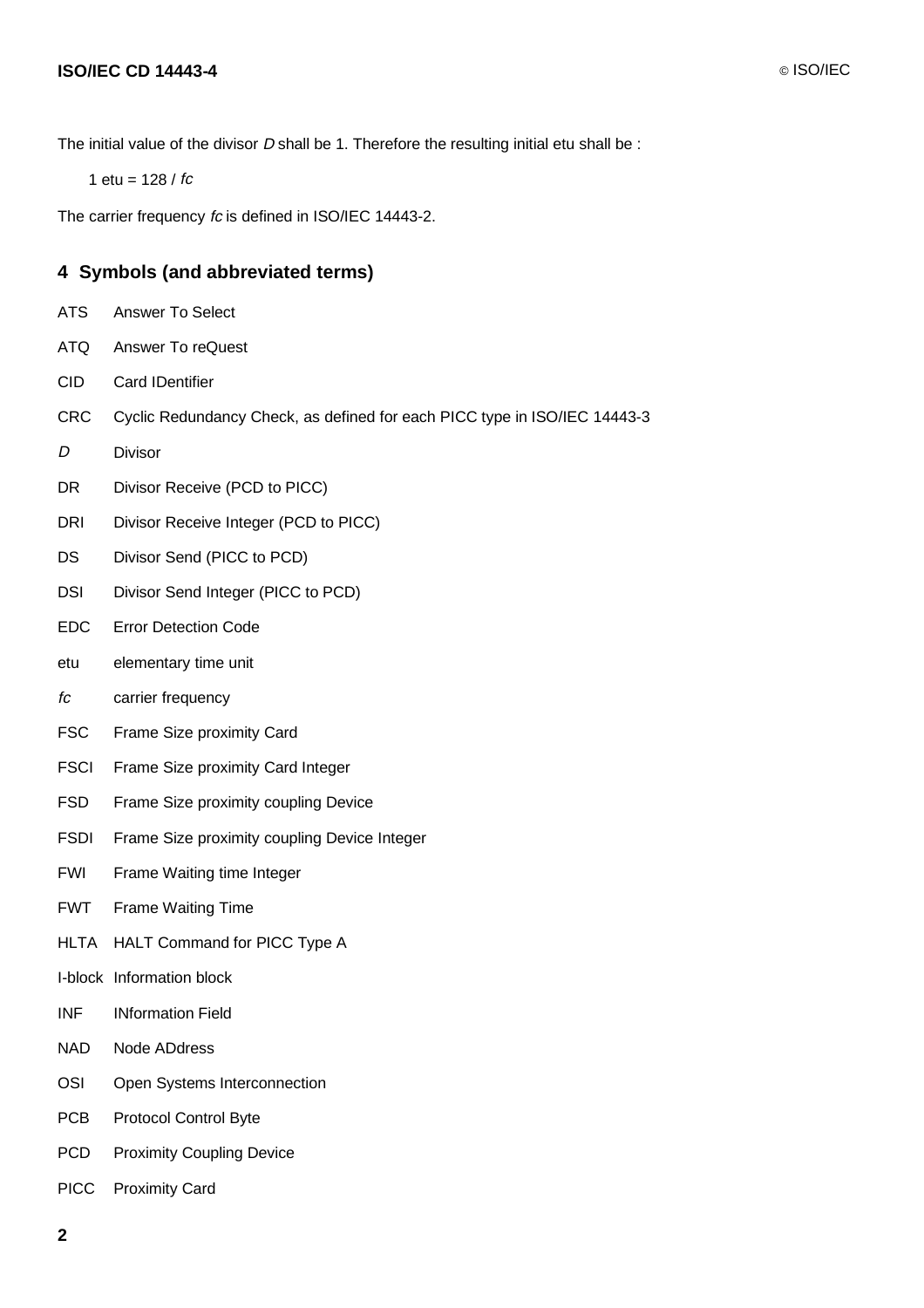PPS Protocol and Parameter Selection

R-block Receive ready block

R(ACK) R-block containing a positive acknowledge

R(NAK) R-block containing a negative acknowledge

RATS Request for Answer To Select

RFU Reserved for Future Use

S-block Supervisory block

- SAK Select AcKnowledge
- SFGI Start-up Frame Guard time Integer
- SFGT Start-up Frame Guard Time
- WUPA Wake-Up Command for PICC Type A
- WTX Waiting Time eXtension

WTXM Waiting Time eXtension Multiplier

### **5 Protocol activation of PICC Type A**

The activation sequence describes the activation of a PICC of Type A into the protocol.

The following activation sequence shall be applied :

- PICC activation sequence as defined in ISO/IEC 14443-3 (request, anticollision loop and select).
- At the beginning the SAK byte shall be checked for an availability of an ATS. The SAK is defined in ISO/IEC 14443-3.
- The PICC may be set to HALT State, using the HLTA Command as defined in ISO/IEC 14443-3, if no ATS is available.
- The RATS may be sent by the PCD as next command after receiving the SAK if an ATS is available.
- The PICC shall send its ATS as answer to the RATS. The PICC shall only answer to the RATS if the RATS is received directly after the selection.
- If the PICC supports any changeable parameters in the ATS, a PPS Request may be used by the PCD as the next command after receiving the ATS to change parameters.
- The PICC shall send a PPS Response as answer to the PPS Request.

A PICC does not need to implement the PPS, if it does not support any changeable parameters in the ATS.

Figure 1 shows the activation sequence for a PICC Type A in the view of a PCD.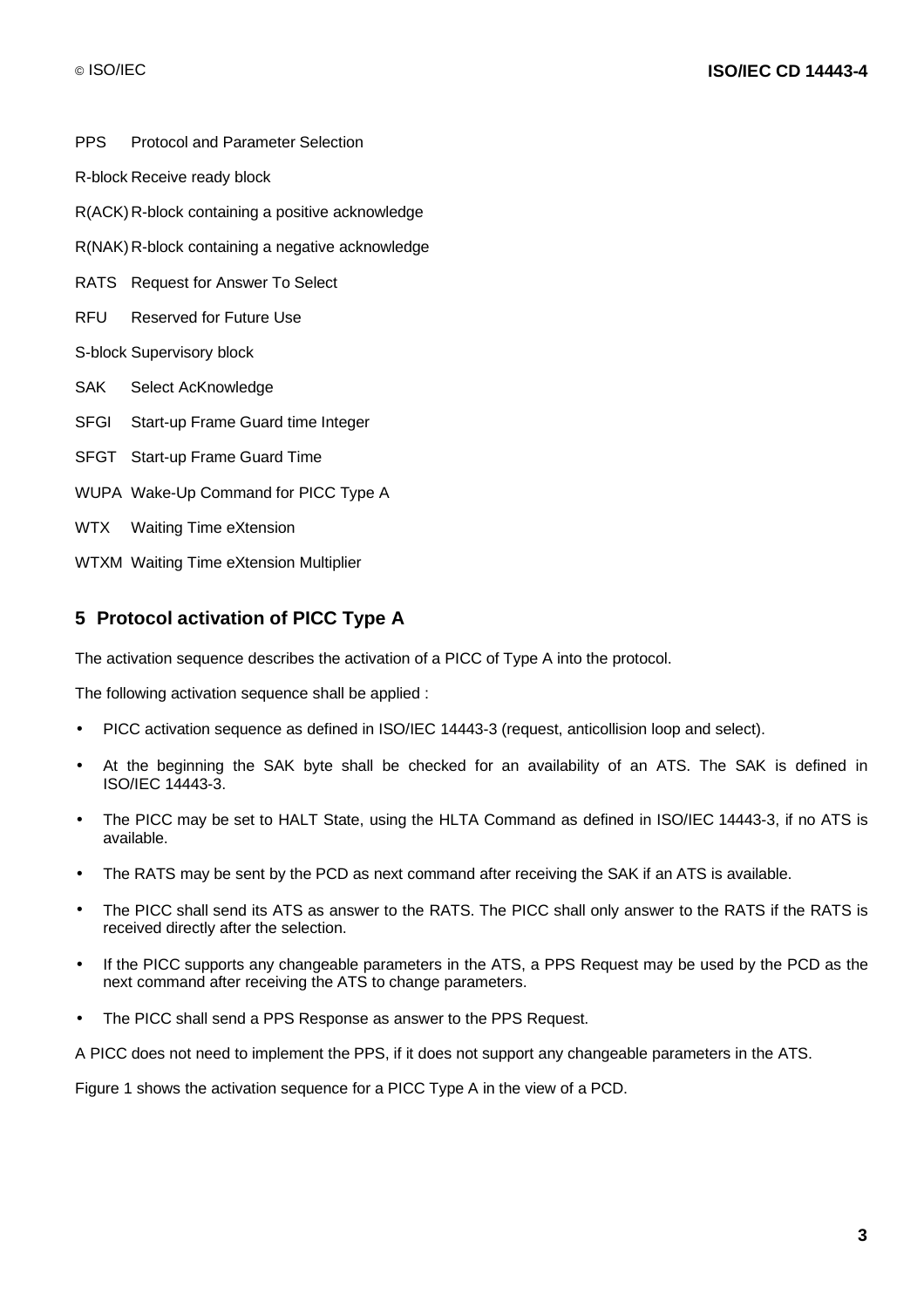



### **5.1 Request for Answer to Select**

This clause defines the RATS with all its fields.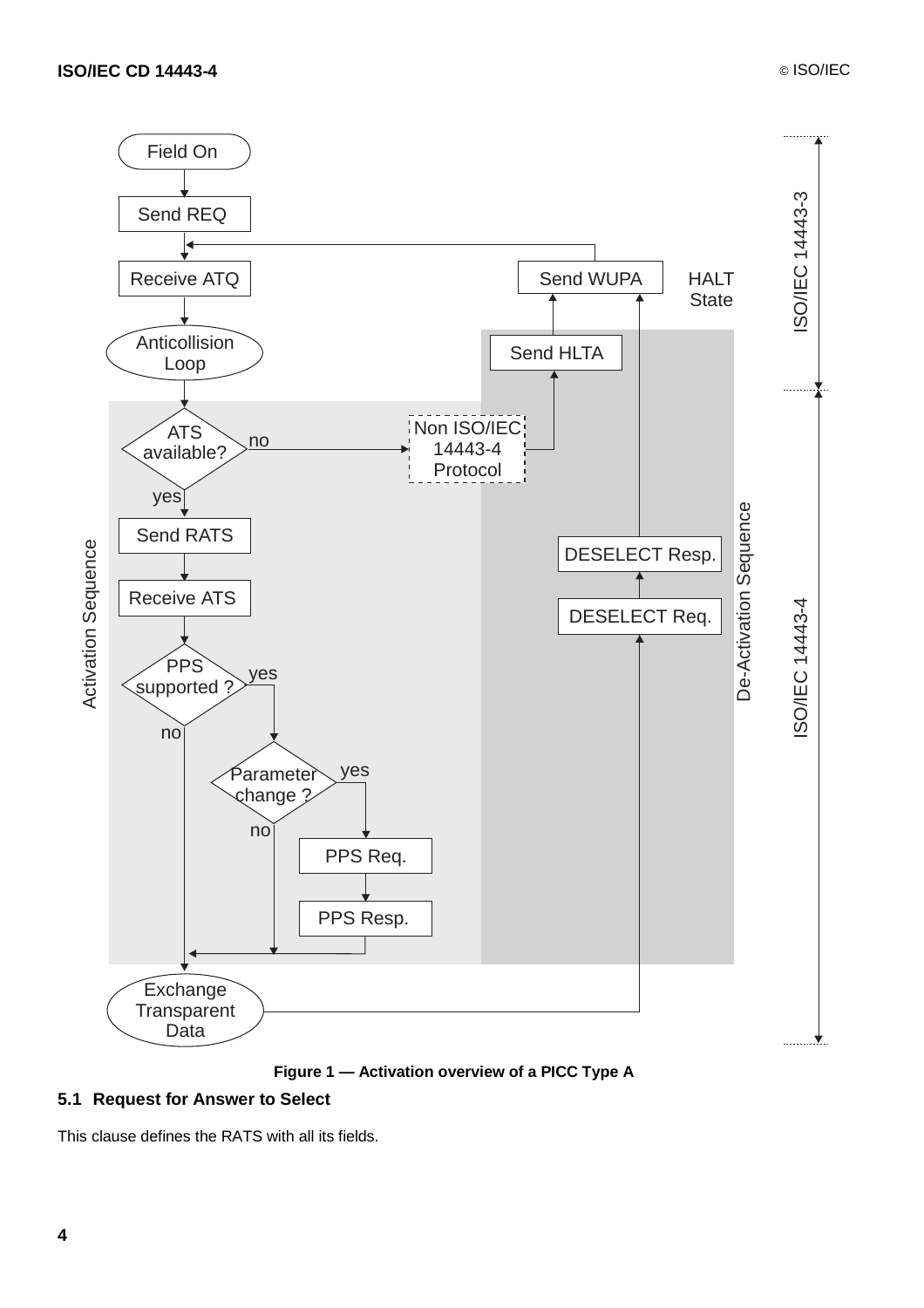| 'E0' | Param CRC                 |
|------|---------------------------|
|      | 1 byte   1 byte   2 bytes |

**Figure 2 — Request for Answer to Select**

The parameter byte consists of two parts :

- The most significant half-byte b8 to b5 is called FSDI and codes an integer value used to code the FSD. The FSD defines the maximum size of a frame the PCD is able to receive. The coding of FSD is given in Table 1.
- The least significant half byte b4 to b1 is named CID and it defines the logical number of the addressed PICC in the range from 0 to 14. The value 15 is RFU. The CID is specified by the PCD and shall be unique for all PICCs, which are in the ACTIVE State at the same time. The CID is fixed for the time the PICC is active and the PICC shall use the CID as its logical identifier, which is contained in the first error-free RATS received.



**Figure 3 — RATS parameter byte**

**Table 1 — FSDI to FSD conversion**

| <b>ECN</b><br>ושפ | '0' | (A) | (0)<br><u>_</u> | $\sim$<br>ັ | <b>A</b> | '斥'<br>◡ | 'ና' | (7) | $\Omega$ | $9' - F'$  |
|-------------------|-----|-----|-----------------|-------------|----------|----------|-----|-----|----------|------------|
| ESD<br>טכי        | 16  | 24  | 32              | 40          | 48       | 64       | 96  | 128 | 256      | <b>RFU</b> |

### **5.2 Answer to Select**

This clause defines the ATS with all its available fields.

In the case that one of the defined fields is not present in an ATS sent by a PICC the default values for that field shall apply.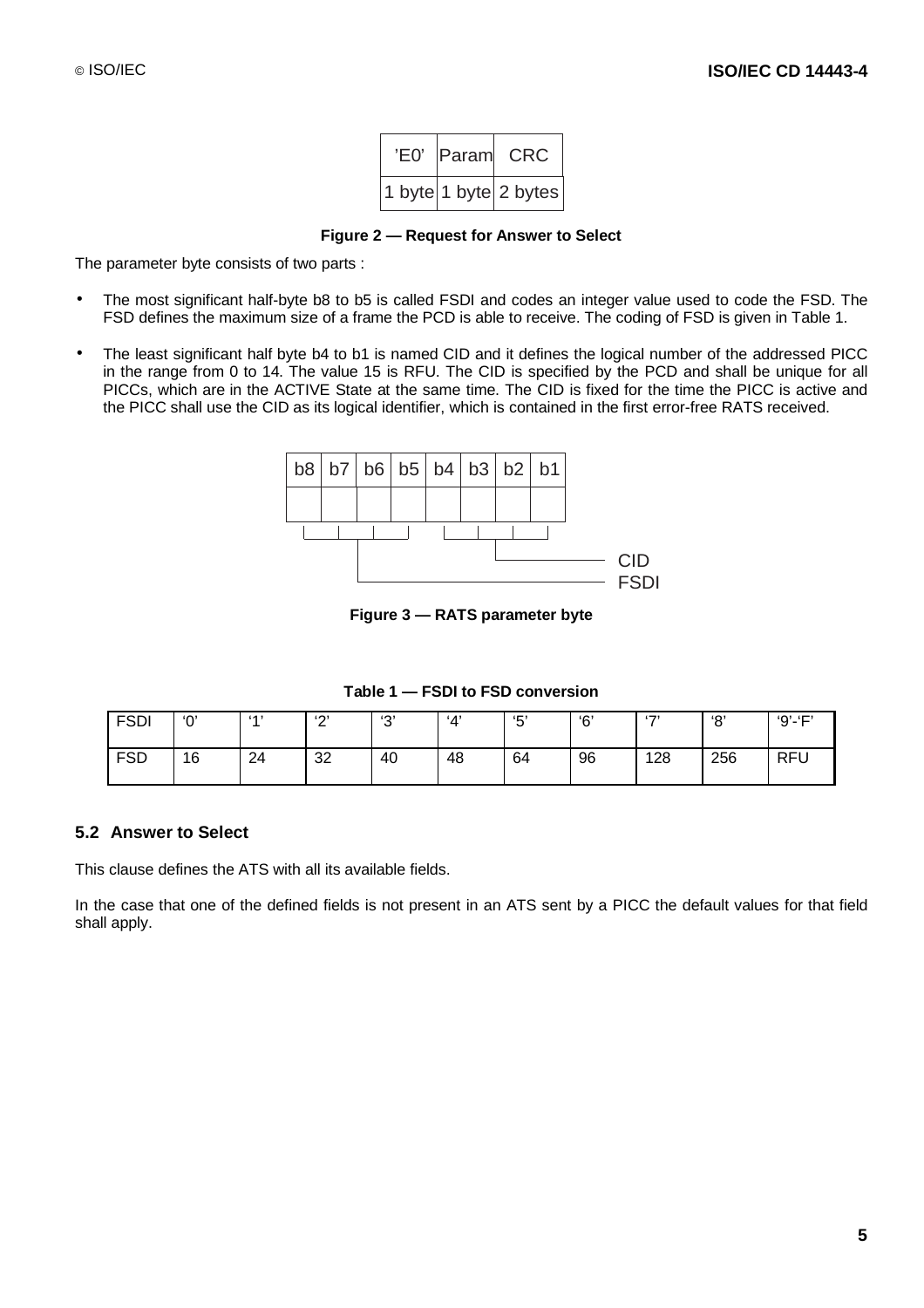

**Figure 4 — Structure of the ATS**

### **5.2.1 Structure of the bytes**

The length byte TL is followed by a variable number of optional subsequent bytes in the following order:

- format byte T0,
- interface bytes  $TA_1$ ,  $TB_1$ ,  $TC_1$  and
- application information bytes  $A_1$  to  $A_k$ .

### **5.2.2 Length byte**

The length byte TL is mandatory and specifies the length of the transmitted ATS including itself. The two CRC bytes are not included in TL. The maximum size of the ATS shall not exceed the indicated FSD. Therefore the maximum value of TL shall not exceed FSD-2.

#### **5.2.3 Format byte**

The format byte T0 is optional and is present as soon as the length is greater than 1. The ATS can only contain the following optional bytes, when this format byte is present.

T0 consists of three parts :

- The most significant bit b8 shall be set to 0 and the other value is RFU.
- The bits b7 to b5 indicate the presence of subsequent interface bytes TA., TB, and TC.
- The least significant half byte b4 to b1 is called FSCI and codes an integer value used to code the FSC. The FSC defines the maximum size of a frame accepted by the PICC. The default value of FSCI is 2 and leads to a FSC of 32 bytes. The coding of FSC is equal to the coding of FSD, see Table 1.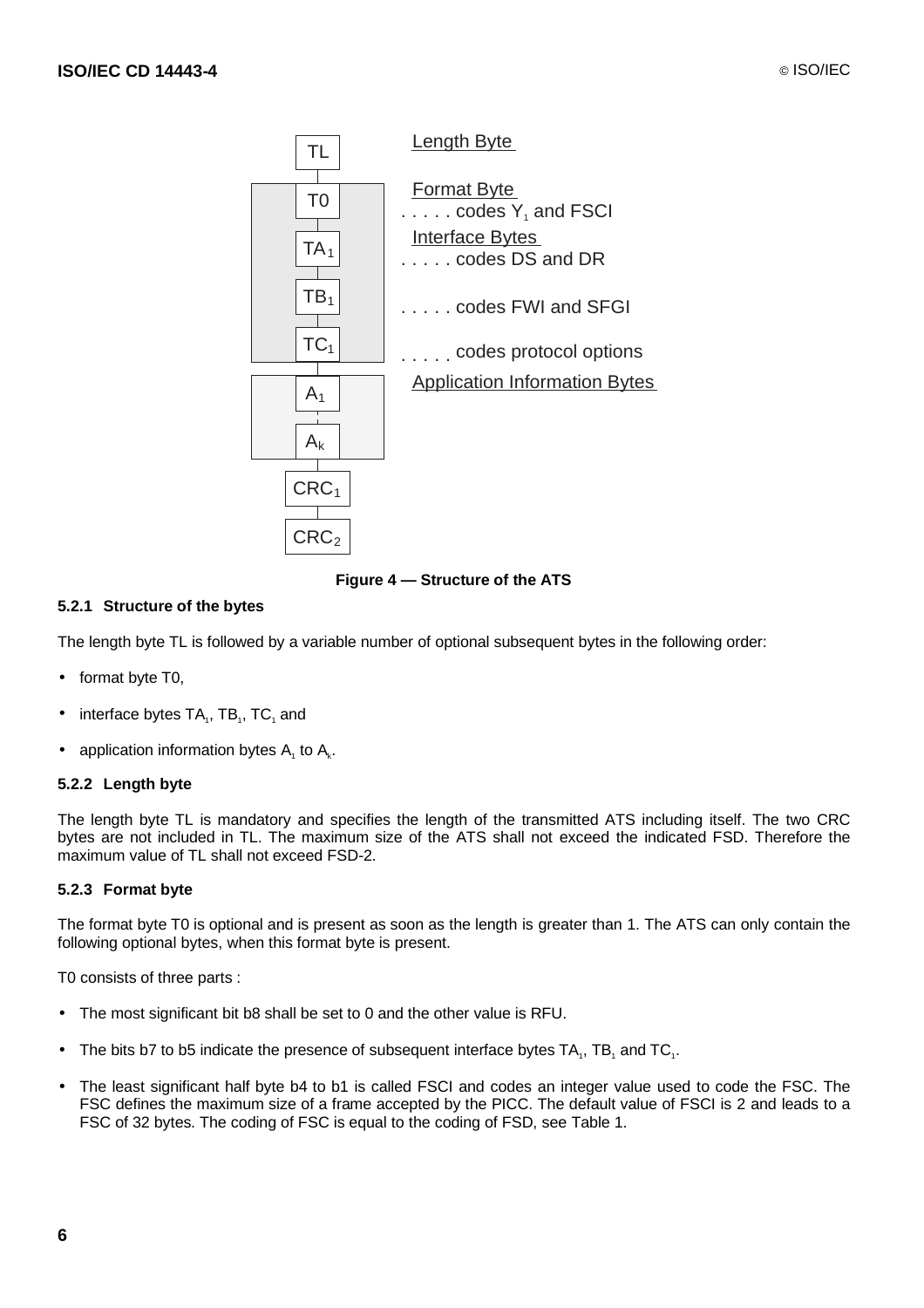

**Figure 5 — Format byte**

#### **5.2.4 Interface byte TA**

The interface byte TA<sub>1</sub> consists of four parts :

- The most significant bit b8 codes the possibility to handle different divisors for each direction. When this bit is set to 1 the PICC is unable to handle different divisors for each direction.
- The bits b7 to b5 code the bit rate capability of the PICC for the direction from PICC to PCD, called DS. The default value shall be (000)b.
- The bit b4 is set to (0)b and the other value is RFU.
- The bits b3 to b1 code the bit rate capability of the PICC for the direction from PCD to PICC, called DR. The default value shall be (000)b.



#### **Figure 6 — Global interface byte TA1**

The selection of a specific divisor D for each direction may be done by the PCD using a PPS.

#### **5.2.5** Interface byte TB.

The interface byte TB<sub>1</sub> conveys information to define the frame waiting time and the start-up frame guard time.

The interface byte TB, consists of two parts :

• The most significant half byte b8 to b5 is called FWI and codes an integer value used to define the FWT (see 7.2). FWI is coded in the range from 0 to 14. The value of 15 is RFU. The default value of FWI is 4.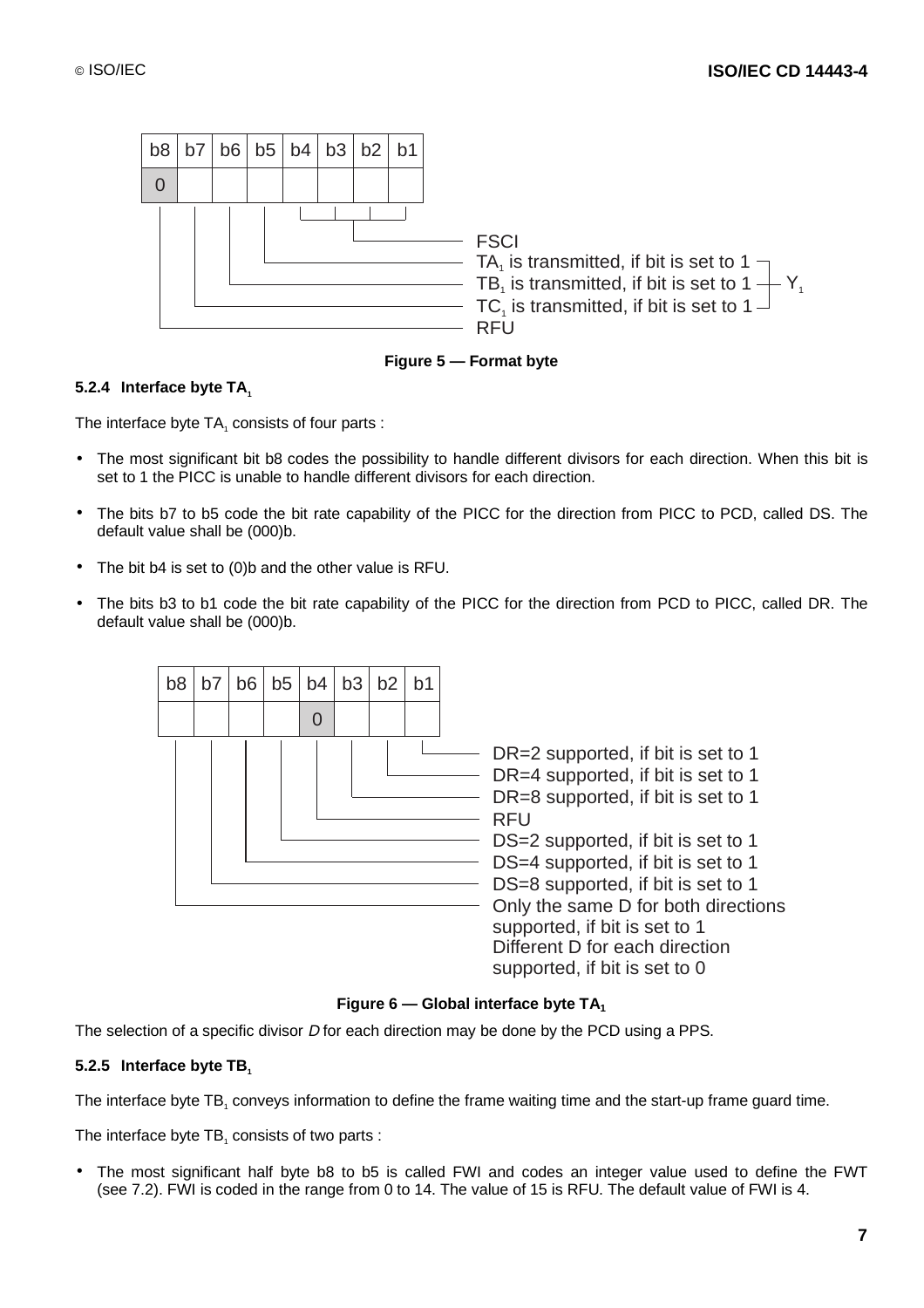• The least significant half byte b4 to b1 is called SFGI and codes a multiplier value used to define the SFGT. The SFGT defines a specific guard time needed by the PICC before it is ready to receive the next frame after it has sent the ATS. SFGI is coded in the range from 0 to 14. The value of 15 is RFU. The value of 0 indicates no SFGT needed and the values in the range from 1 to 14 are used to calculate the SFGT with the formula given below. The default value of SFGI is 0.

SFGT is calculated by the following formula :

 $SFGT = (256 \times 16 / fc) \times 2^{SFGI}$ 

 $SFGT_{MIN}$  = minimum value as defined in ISO/IEC 14443-3

 $SFGT_{DFAUT}$  = minimum value as defined in ISO/IEC 14443-3

 $SFGT_{MAX} = -4949$  ms

### **5.2.6** Interface byte TC<sub>1</sub>

The interface byte TC<sub>1</sub> specifies a parameter of the protocol.

The specific interface byte  $TC_1$  consists of two parts:

- The most significant bits b8 to b3 are 000000b and all other values are RFU.
- The bits b2 and b1 define which optional fields in the prologue field a PICC does support. The PCD is allowed to skip fields, which are indicated to be supported by the PICC, but a field not supported by the PICC shall never be transmitted by the PCD. The default value shall be 10b indicating CID supported and NAD not supported.



**Figure 7 — Interface byte TC1**

#### **5.2.7 Application information bytes**

The application information bytes  $A_1$  to  $A_k$  are optional and contain information about the applications, which are currently installed in the PICC. When the ATS contains application information at least 4 application information bytes shall be present. The maximum length of the ATS gives the maximum possible number of application information bytes.

#### **5.3 Protocol and Parameter Selection request**

The PPS request contains the start byte that is followed by a format byte and one parameter byte.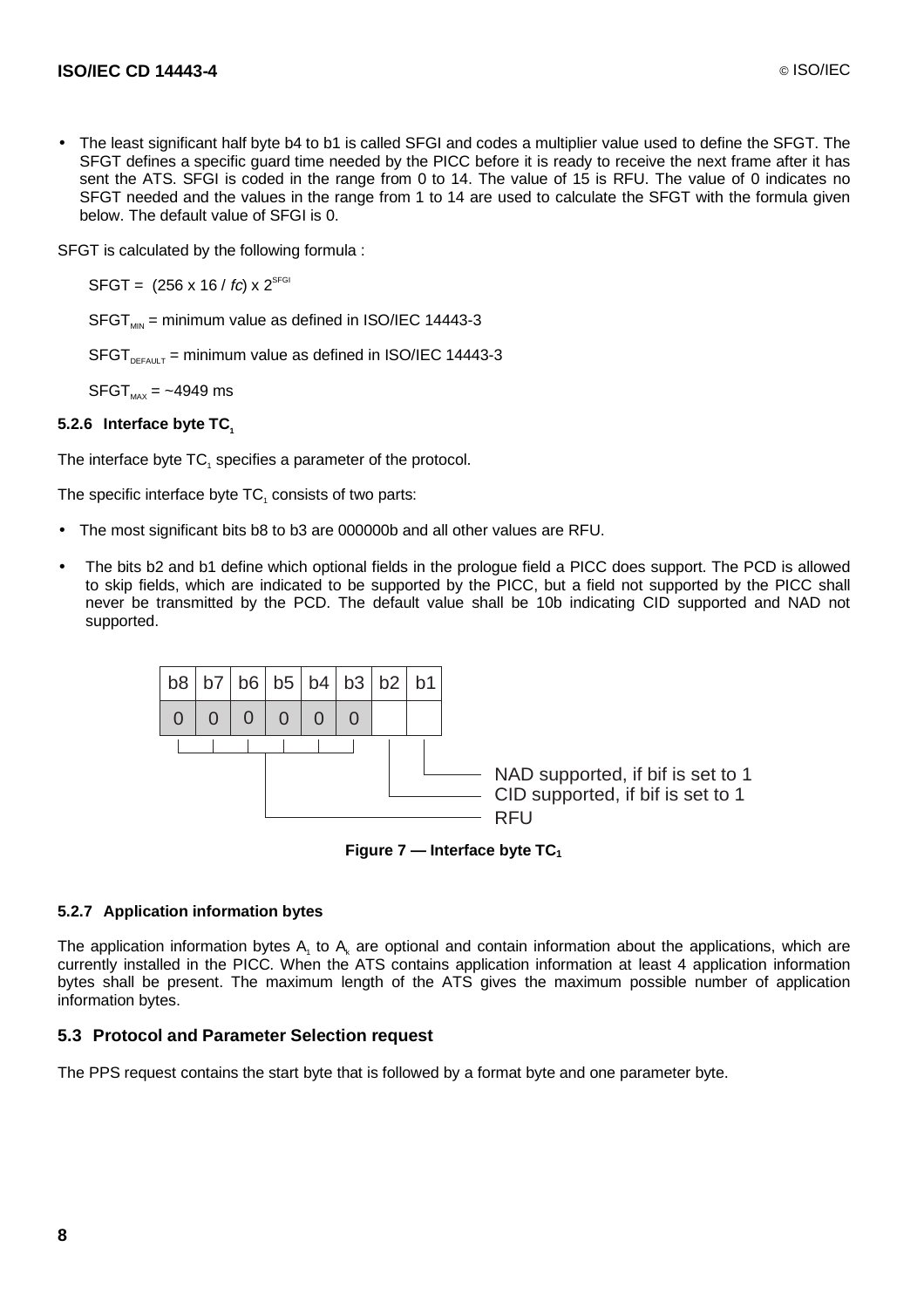

**Figure 8 — Protocol and Parameter Selection request**

#### **5.3.1 Start byte**

The first byte of a PPS is the start byte called PPSS and consists of two parts :

- The most significant half byte b8 to b5 is equal to 'D' and identifies the PPS.
- The least significant half byte b4 to b1 is named CID and it defines the logical number of the addressed PICC.

#### **5.3.2 Format byte**

PPS0 indicates the presence of the optional byte PPS1.



**Figure 9 — Format Byte**

#### **5.3.3 Parameter byte**

PPS1 consists of three parts :

- The most significant half byte b8 to b5 is (0000)b and all other values are RFU.
- The bits b4, b3 are called DSI and code the selected divisor Integer from PICC to PCD.
- The bits b2, b1 are called DRI and code the selected divisor Integer from PCD to PICC.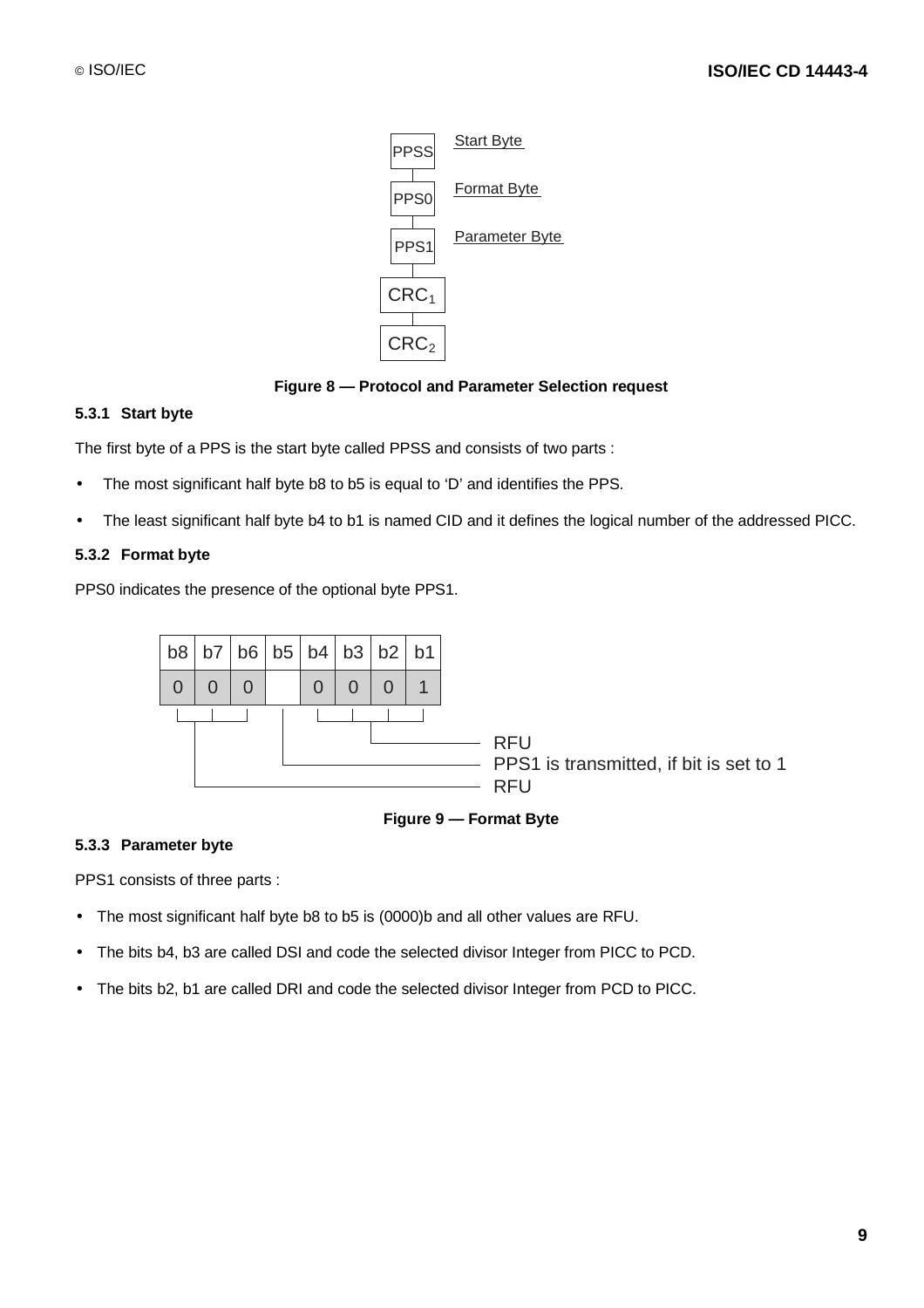

**Figure 10 — PPS1**

For the definition of possible DS and DR, see 5.2.4.

The coding of D is given in Table 2.

|  | Table $2$ – DI to D conversion |  |  |
|--|--------------------------------|--|--|
|--|--------------------------------|--|--|

| DI | (00) | (01)b | (10)b | (11)b |
|----|------|-------|-------|-------|
|    |      |       |       | 8     |

#### **5.4 Protocol and Parameter Selection response**

The PPS response acknowledges the received PPS request and contains only the start byte as defined in 5.3.1.



**Figure 11 — Protocol and Parameter Selection response**

#### **5.5 Activation frame waiting time**

The activation frame waiting time defines the maximum time for a PICC to start sending its response frame after the end of a frame received from the PCD and has a value of 65536/fc (~4833 µs).

Note : The minimum time between frames in any direction is defined in ISO/IEC 14443-3.

#### **5.6 Error detection and recovery**

#### **5.6.1 Handling of RATS and ATS**

#### **5.6.1.1 PCD rules**

When the PCD has sent a RATS and receives a valid ATS the PCD shall continue operation.

In any other case the PCD may retransmit the RATS before it shall use the deactivation sequence as defined in clause 8.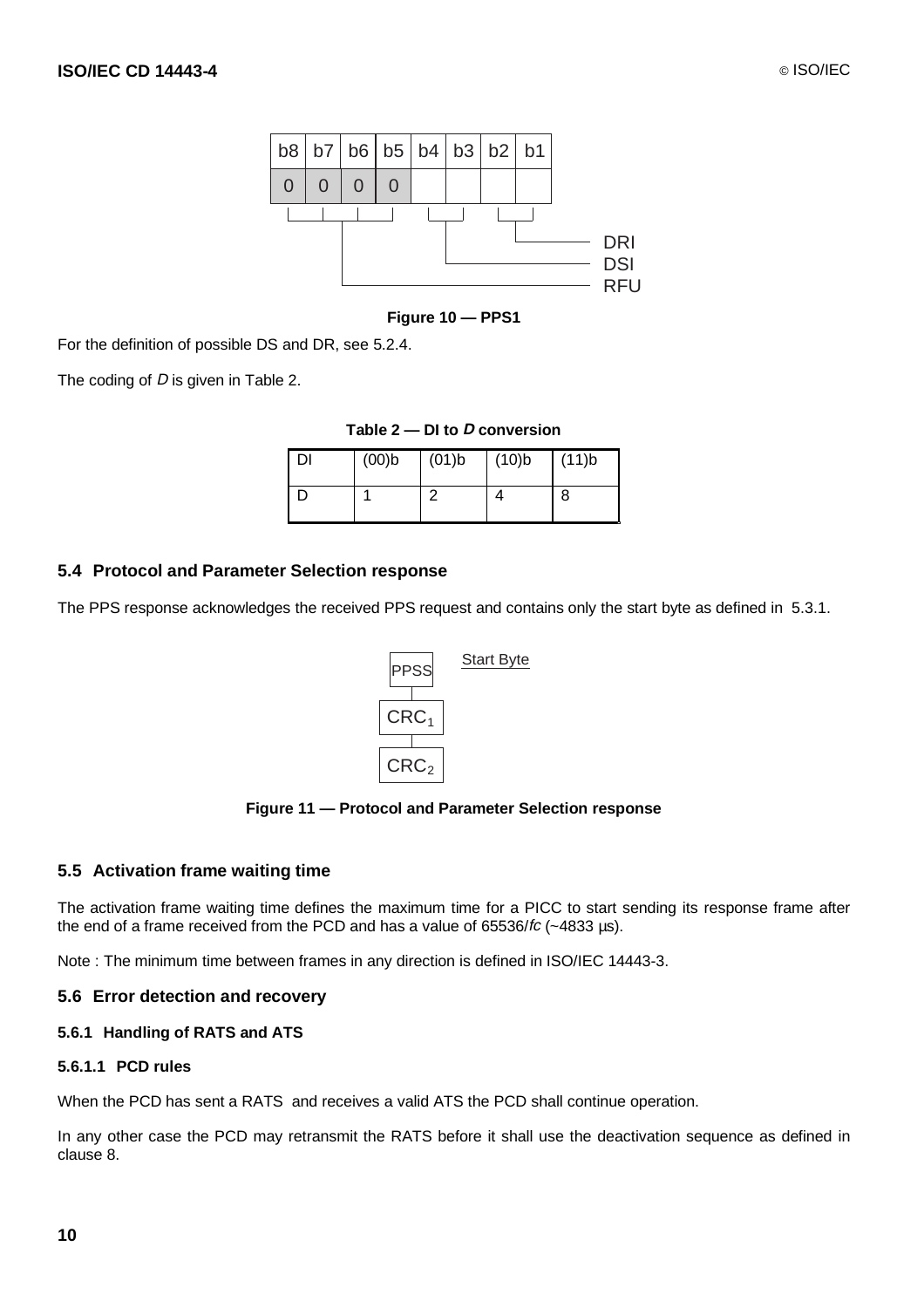#### **5.6.1.2 PICC rules**

When the PICC has been selected with the last command and

- 1. receives a valid RATS, the PICC shall
- send back its ATS and
- disable the RATS (do not longer respond to received RATS).

2. receives any other block valid or invalid, except a HLTA command, the PICC shall

- ignore the block and
- remain in receive mode.

### **5.6.2 Handling of PPS request and PPS response**

#### **5.6.2.1 PCD rules**

When the PCD has sent a PPS request and received a valid PPS response the PCD shall activate the selected parameters and continue operation.

In any other case the PCD may retransmit a PPS request and continue operation.

#### **5.6.2.2 PICC rules**

When the PICC has received a RATS, sent its ATS and

1. received a valid PPS request, the PICC shall

- send the PPS response,
- disable the PPS request (do not longer respond to received PPS requests) and
- activate the received parameter.

2. received an invalid block, the PICC shall

- disable the PPS request (do not longer respond to received PPS requests) and
- remain in receive mode.
- 3. received a valid block, except a PPS request, the PICC shall
	- disable the PPS request (do not longer respond to received PPS requests) and
	- continue operation.

#### **5.6.3 Handling of the CID during activation**

When the PCD has sent a RATS containing a CID x not equal to 0 and

1. received an ATS indicating CID is supported, the PCD shall

- send blocks containing CID x to this PICC and
- not use the CID x for further RATS while this PICC is in ACTIVE State.
- 2. received an ATS indicating CID is not supported, the PCD shall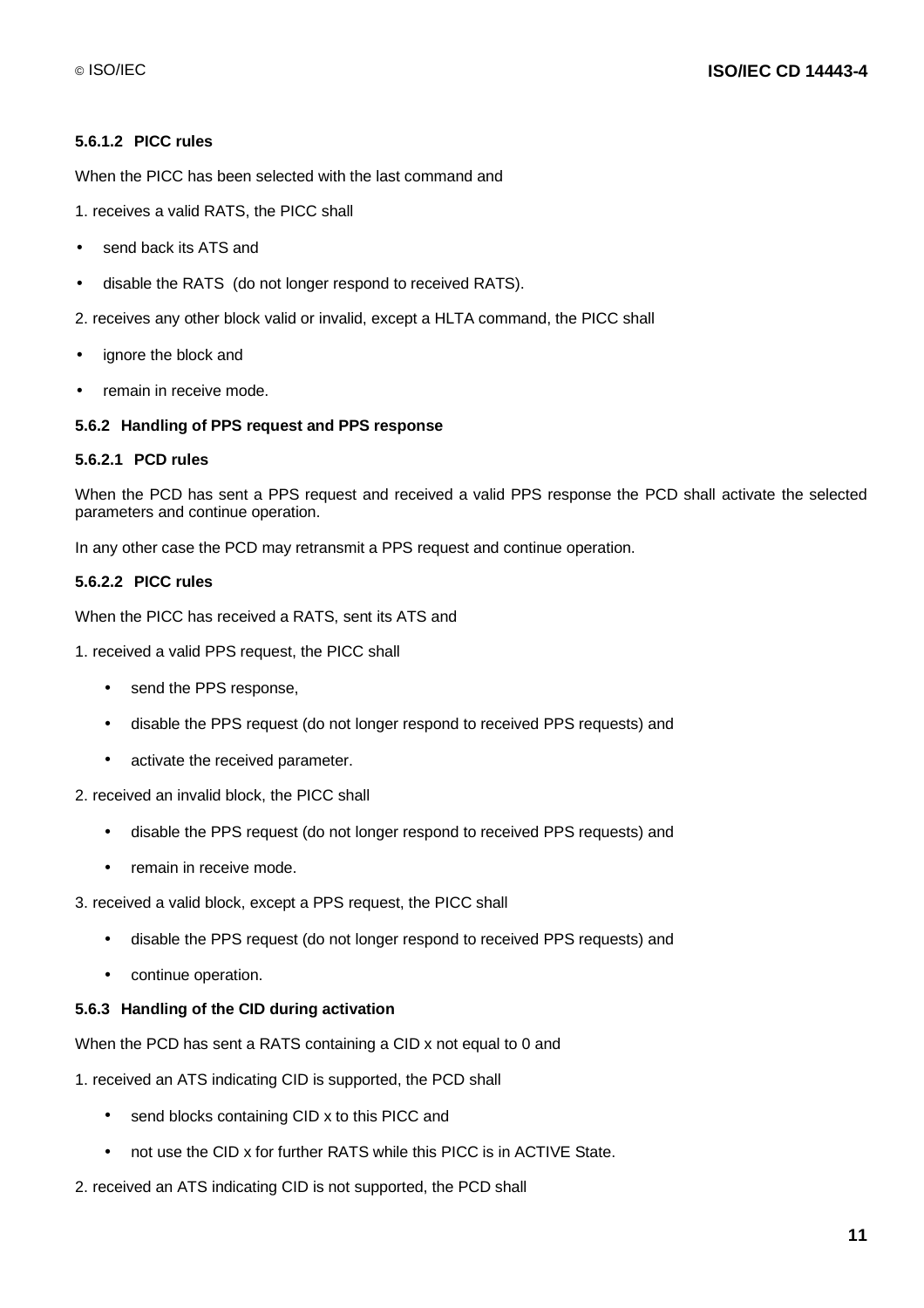### **ISO/IEC CD 14443-4** © ISO/IEC

- send blocks containing no CID to this PICC and
- not activate any other PICC while this PICC is in ACTIVE State.

When the PCD has sent a RATS containing a CID equal to 0 and

- 1. received an ATS indicating CID is supported, the PCD may
	- send blocks containing CID equal to 0 to this PICC and
	- not actiate any other PICC while this PICC is in ACTIVE State.
- 2. received an ATS indicating CID is not supported, the PCD shall
	- send blocks containing no CID to this PICC and
	- not activate any other PICC while this PICC is in ACTIVE State.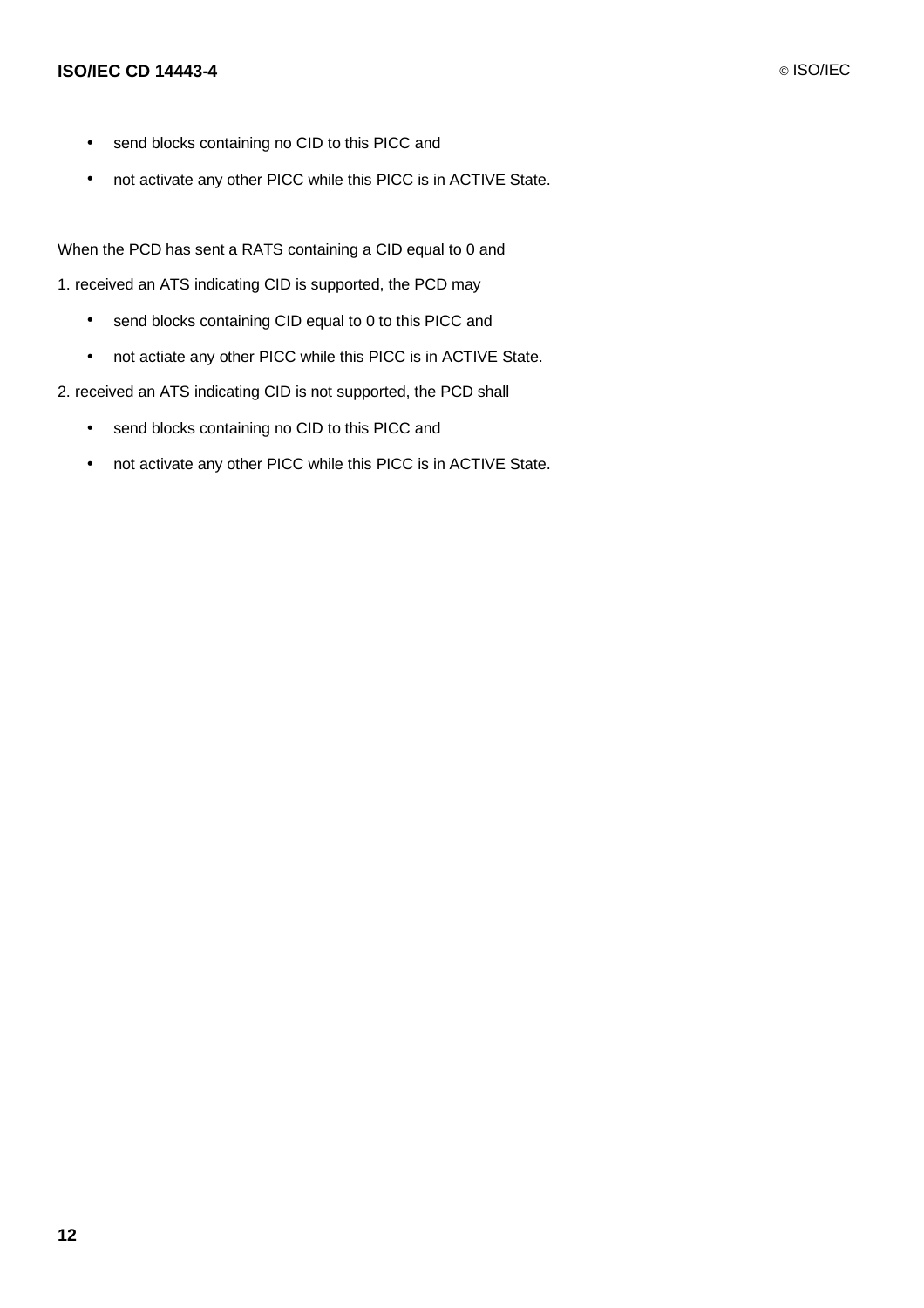### **6 Protocol activation of PICC Type B**

The activation sequence for a PICC of Type B is described in ISO/IEC 14443-3.

### **7 Half-duplex block transmission protocol**

This clause defines the structure of a half-duplex block transmission protocol featuring the special needs of a contactless environment.

This protocol uses the frame format as defined in ISO/IEC 14443-3. This clause covers the frame structure of

• data blocks

and the organization of

- data transmission control such as flow control, block chaining and error recovery and
- specific interface control.

This protocol is designed according to the principle layering of the OSI reference model, with particular attention to the minimization of interactions across boundaries. Four layers are defined :

- Physical layer exchanges bytes according to ISO/IEC 14443-3.
- Data link layer exchanges blocks as defined in this clause.
- Session layer combined with the data link layer for a minimum overhead.
- Application layer processing commands, which involves the exchange of at least one block or chain of blocks in either direction.

#### **7.1 Block format**

The next figure describes the composition of a block, which consists of a prologue field (mandatory), an information field (optional) and an epilogue field (mandatory).

| Prologue field         |  |              | Information field | Epilogue field |
|------------------------|--|--------------|-------------------|----------------|
| <b>PCB</b>             |  | [CID]  [NAD] | [INF]             | <b>EDC</b>     |
| $1$ byte 1 byte 1 byte |  |              |                   | 2 bytes        |
|                        |  |              |                   |                |
|                        |  |              |                   |                |

#### **Figure 12 — Block format**

#### **7.1.1 Prologue field**

This field is mandatory and consists of up to two bytes :

- Protocol Control Byte (mandatory),
- Card IDentifier (optional),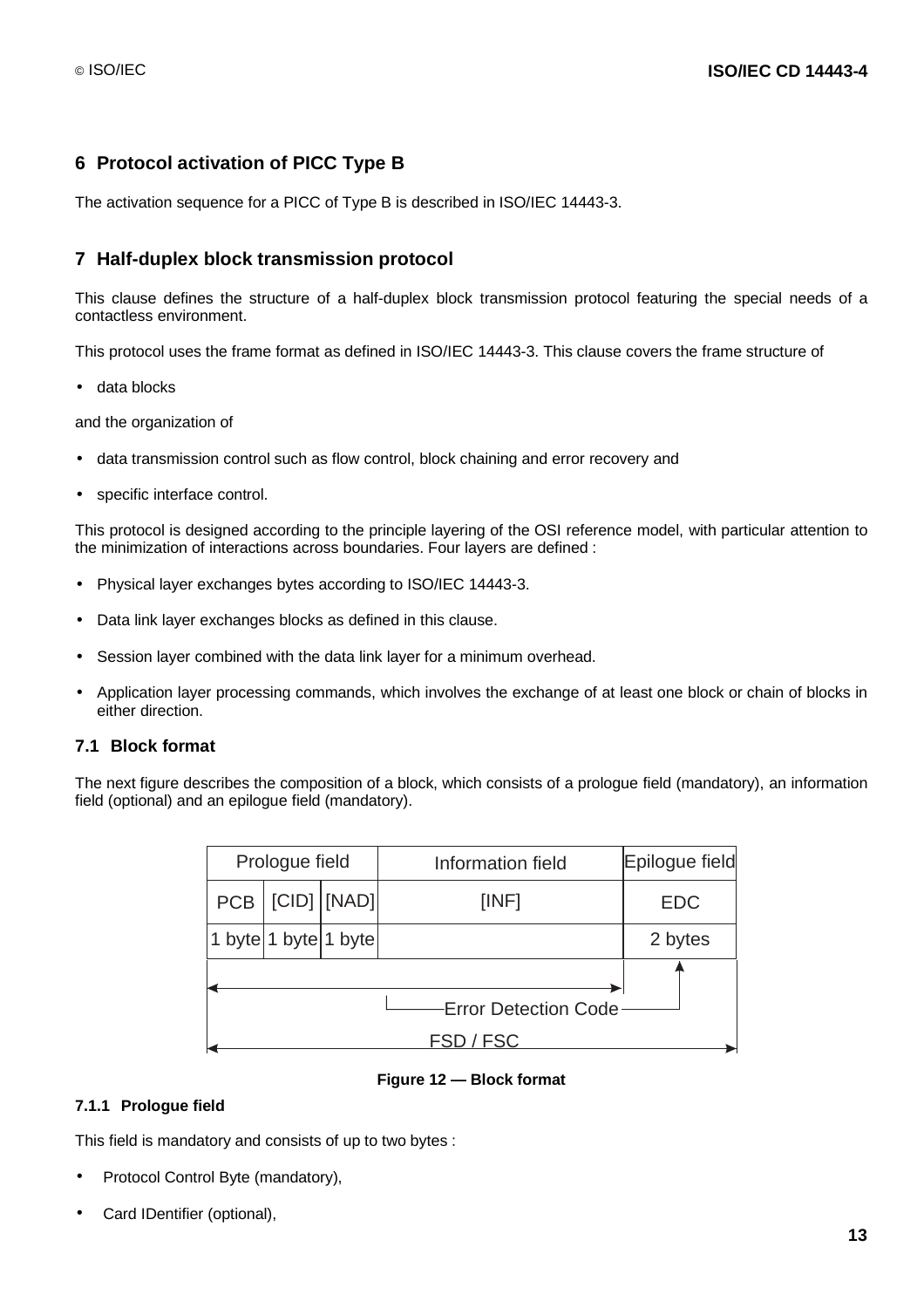#### **7.1.1.1 Protocol control byte**

The PCB is used to convey the information required to control the data transmission.

The protocol defines three fundamental types of blocks :

- I-block used to convey information for use by the application layer.
- R-block used to convey positive or negative acknowledgments. An R-block never contains an INF field. The acknowledgment relates to the last received block.
- S-block used to exchange control information between the PCD and the PICC. Two different types of S-blocks are defined :
	- 1. Waiting time extension containing a 1 byte long INF field and
	- 2. DESELECT containing no INF field.

The coding of the PCB depends on its type and is defined by the following figures. PCB coding non-defined here are either used in other clauses of ISO/IEC 14443 or are RFU.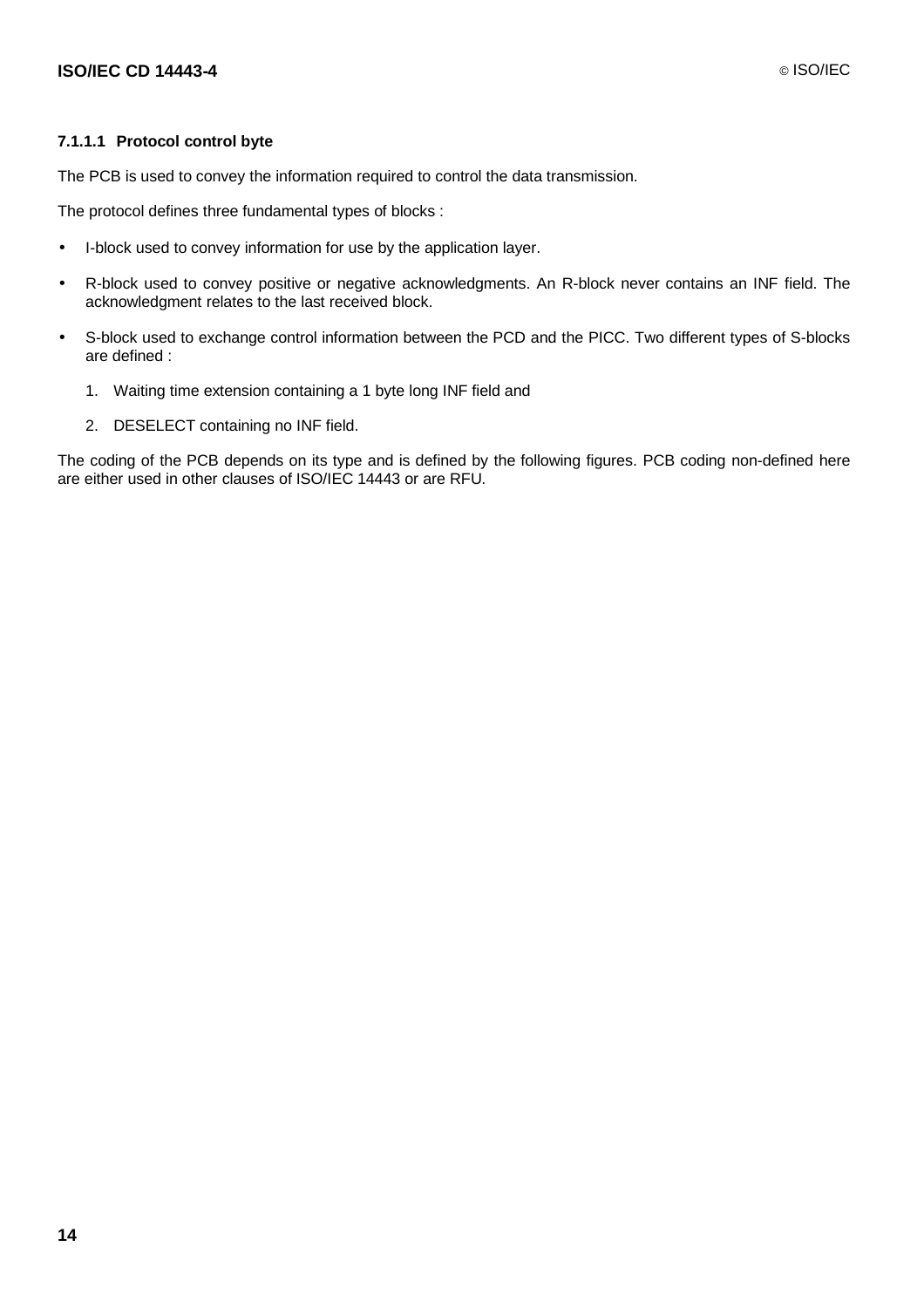



**Figure 14 — Coding of R-block PCB**



**Figure 15 — Coding of S-block PCB**

### **7.1.1.2 Card identifier (CID)**

The CID field is used to identify a specific PICC.

The CID field consists of three parts :

- The most significant bits b8, b7 are used for a power level indication from PICC to PCD. These bits shall be set to 0 for PCD to PICC communication.
- The bits b6 and b5 are set to (00)b and all other values are RFU.
- The bits b4 to b1 code the CID.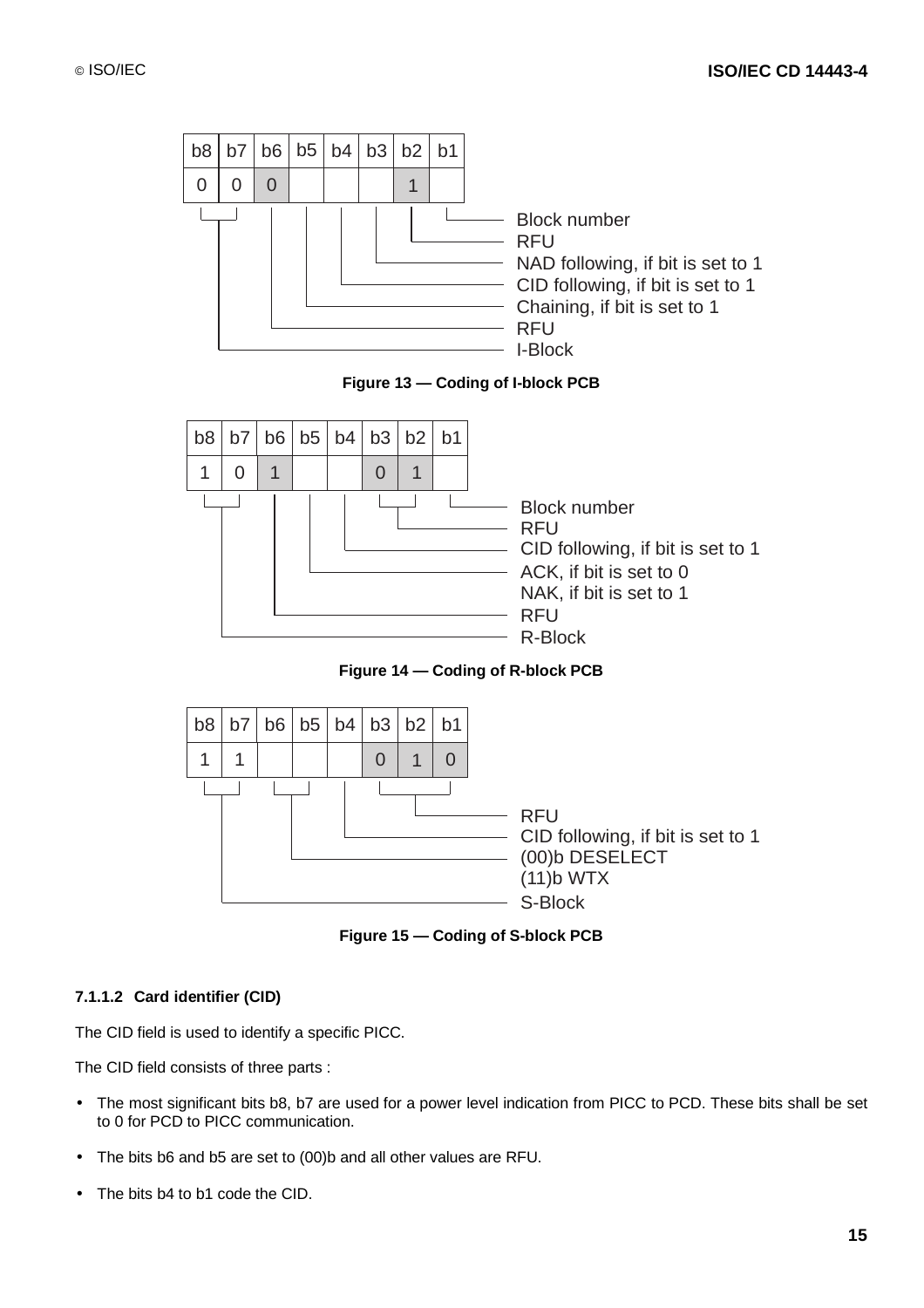

#### **Figure 16 — Card identifier**

For a definition of the powel level indication, see 7.3 and for the coding of the CID see 5.1 for Type A and ISO/IEC 14443-3 for Type B.

The handling of the CID by a PICC is described below :

A PICC, which does not support a CID, shall

ignore any block containing a CID.

A PICC, which does support a CID, shall

- respond to blocks containing its CID by using its CID,
- ignore blocks containing other CIDs and
- in case its CID is 0, respond also to blocks containing no CID by using no CID.

#### **7.1.1.3 Node address (NAD)**

The NAD in the prologue field is reserved to build up and address different logical connections. The usage of the NAD shall be compliant with the definition from ISO/IEC 7816-3, when the bits b8 and b4 are set to 0. All other values are RFU.

The following definitions shall apply for the usage of the NAD:

- 1. The NAD field shall only be used for I-blocks.
- 2. When the PCD uses a NAD, the PICC shall also use a NAD.
- 3. During chaining the NAD is only transmitted in the first block of chain.
- 4. The PCD shall never use the NAD to address different PICCs (The CID shall be used to address different PICCs).

#### **7.1.2 Information field (INF)**

The INF field is optional. When present, the INF field conveys either application data in I-blocks or non-application data and status information in S-blocks. The length of the information field is calculated by counting the number of bytes of the whole block minus length of prologue and epilogue field.

#### **7.1.3 Epilogue field**

This field contains the EDC of the transmitted block. The EDC is a CRC as defined in ISO/IEC 14443-3.

#### **7.2 Frame waiting time (FWT)**

The FWT defines the maximum time for a PICC to start its response frame after the end of a PCD frame.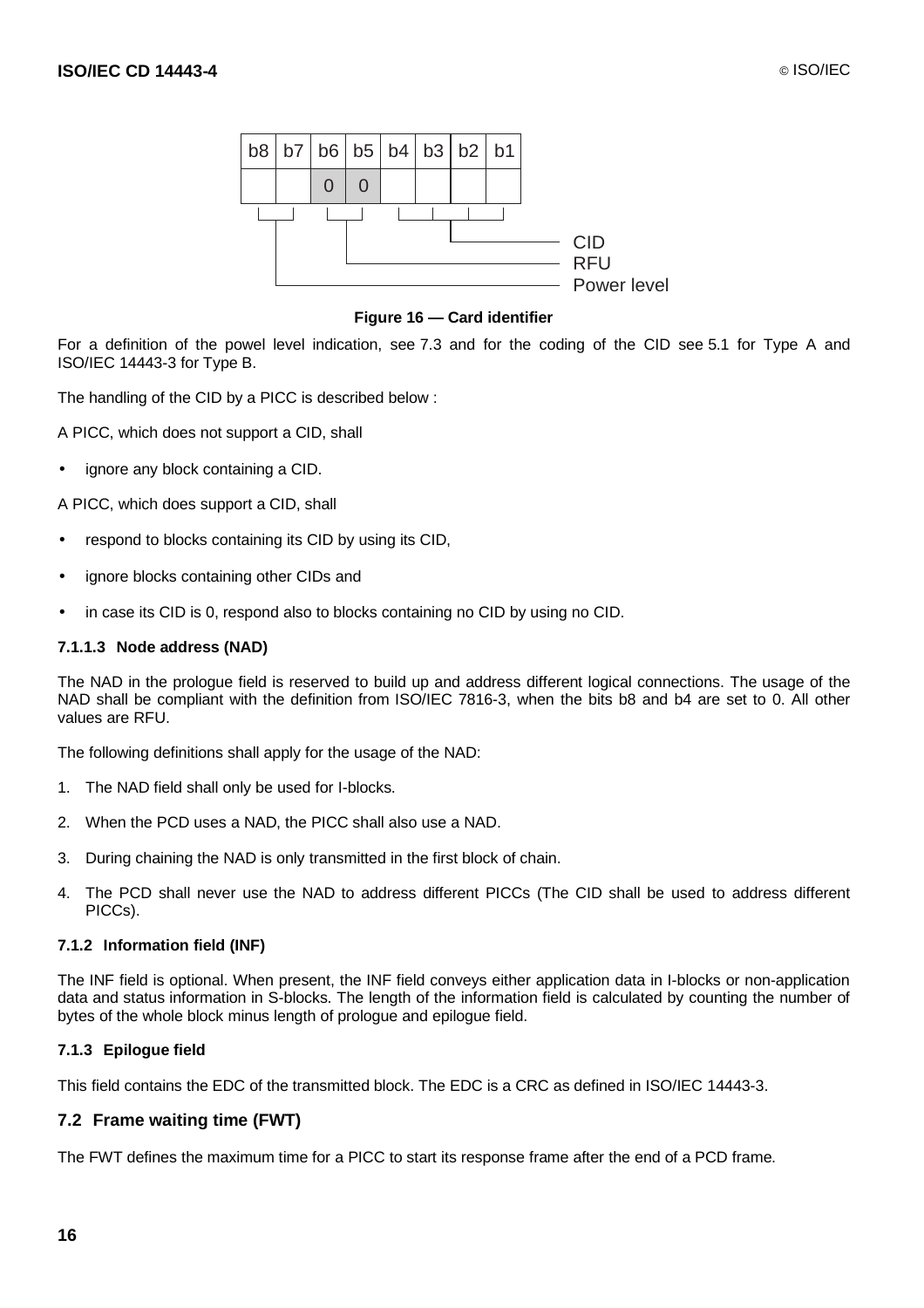

#### **Figure 17 — Frame Waiting Time**

Note : The minimum time between frames in any direction is defined in ISO/IEC 14443-3.

FWT is calculated by the following formula :

 $FWT = (256 \times 16 / fc) \times 2^{FWI}$  $FWT_{MN} = -302 \text{ }\mu\text{s}$  $FWT_{DEFALU-T} = -4833 \text{ }\mu\text{s}$  $FWT_{\text{max}} = -4949$  ms

The FWT shall be used to detect a transmission error or an unresponsive PICC. The PCD gets back the right to send if the start of a response from the PICC is not received within FWT.

When the PICC needs more time than the defined FWT to process the received block it shall use an S(WTX) request for a waiting time extension. An S(WTX) request contains a 1 byte long INF field that consists of two parts :

- The most significant bits b8, b7 code a power level indication. For a definition of the power level indication, see 7.3.
- The least significant bits b6 to b1 code the WTXM. The WTXM is coded in the range from 1 to 59. The values 0 and 60 to 63 are RFU.



**Figure 18 — INF field of S(WTX) request**

The PCD shall acknowledge by sending an S(WTX) response containing also a 1 byte long INF field that consists of two parts and contains the same WTXM as received in the request :

- The most significant bits b8, b7 are (00)b and all other values are RFU.
- The least significant bits b6 to b1 codes the acknowledged WTXM value used to define a temporary FWT.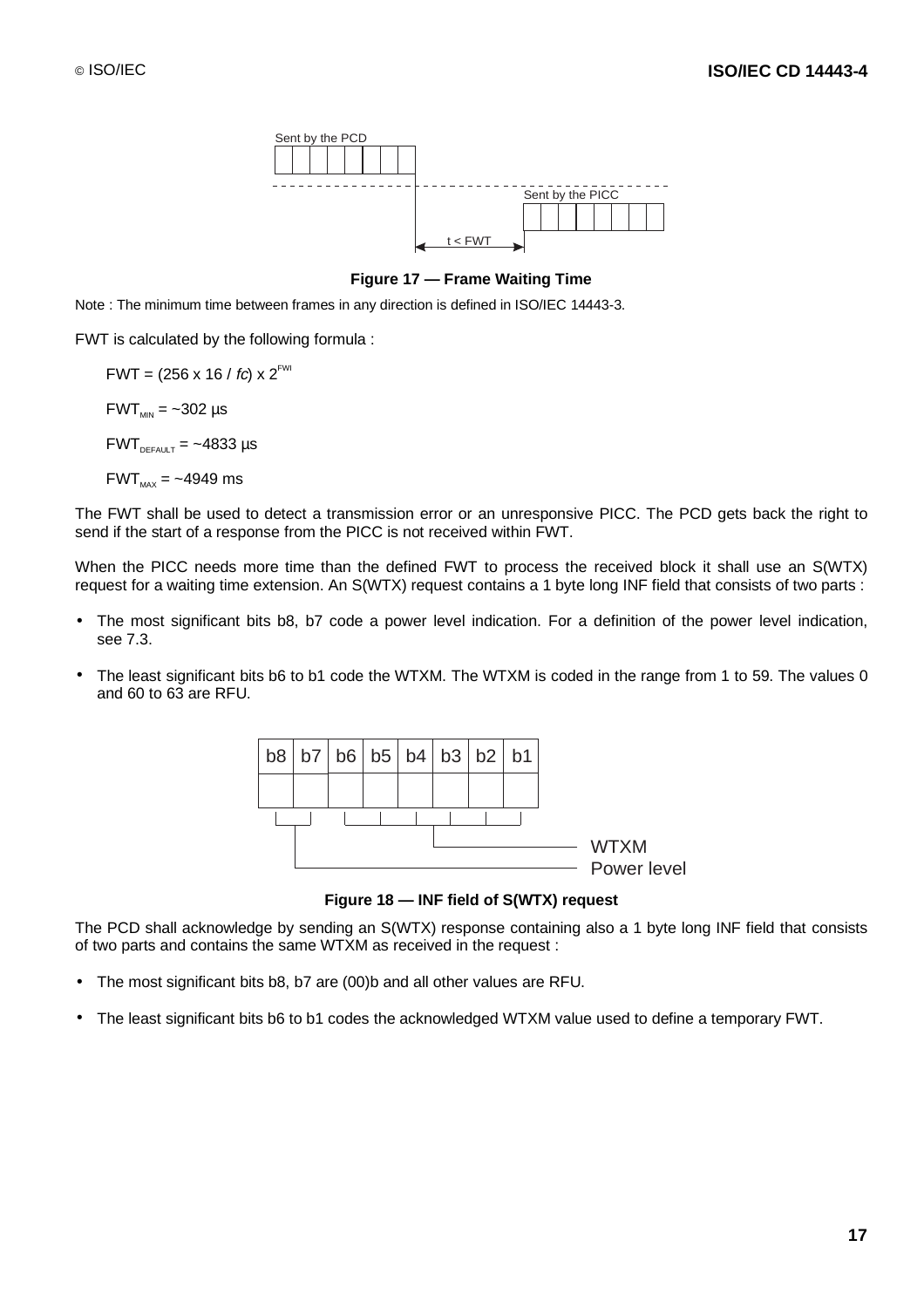

**Figure 19 — INF field of S(WTX) response**

The corresponding temporary value of FWT is calculated by the following formula :

 $FWT_t = FWT \cdot WTXM.$ 

The time FWT, requested by the PICC, starts after the PCD has sent the S(WXT) response.

 $FWT_{\text{max}}$  shall be used, when the formula results in a value higher than  $FWT_{\text{max}}$ .

The temporary FWT applies only until the next block has been received by the PCD.

#### **7.3 Power level indication**

The power level indication is coded using two bits embedded in the CID (when present) and in the S-block returned by the PICC as described in 7.1.1.2 and 7.2.

| (00)b | PICC does not support the power level indication  |
|-------|---------------------------------------------------|
| (01)b | Insufficient power for full functionality         |
| (10)b | Sufficient power for full functionality           |
| (11)b | More than sufficient power for full functionality |

**Table 3 — Coding of the power level**

### **7.4 Protocol operation**

After the activation sequence the PICC shall wait for a command as only the PCD has the right to send. After sending a block, the PCD shall switch to receive mode and wait for a block before switching back to transmit mode. The PICC may transmit blocks only in response to received blocks (it is insensitive to time delays). After responding, the PICC shall return into receive mode.

#### **7.4.1 Multi-Activation**

The Multi-Activation feature allows the PCD to hold several PICCs in the ACTIVE State simultaneously. It allows switching directly between several PICCs without needing additional time for deactivation of a PICC and activation of another PICC.

For an example of Multi-Activation, see Annex A.

Note : The PCD needs to handle a separate block number for each activated PICC.

#### **7.4.2 Chaining**

The chaining procedure allows the PCD or PICC to transmit information that cannot fit in a single block as defined by FSC or FSD respectively, by dividing the information into several blocks. Each of those blocks shall have a length less than or equal to FSC or FSD respectively.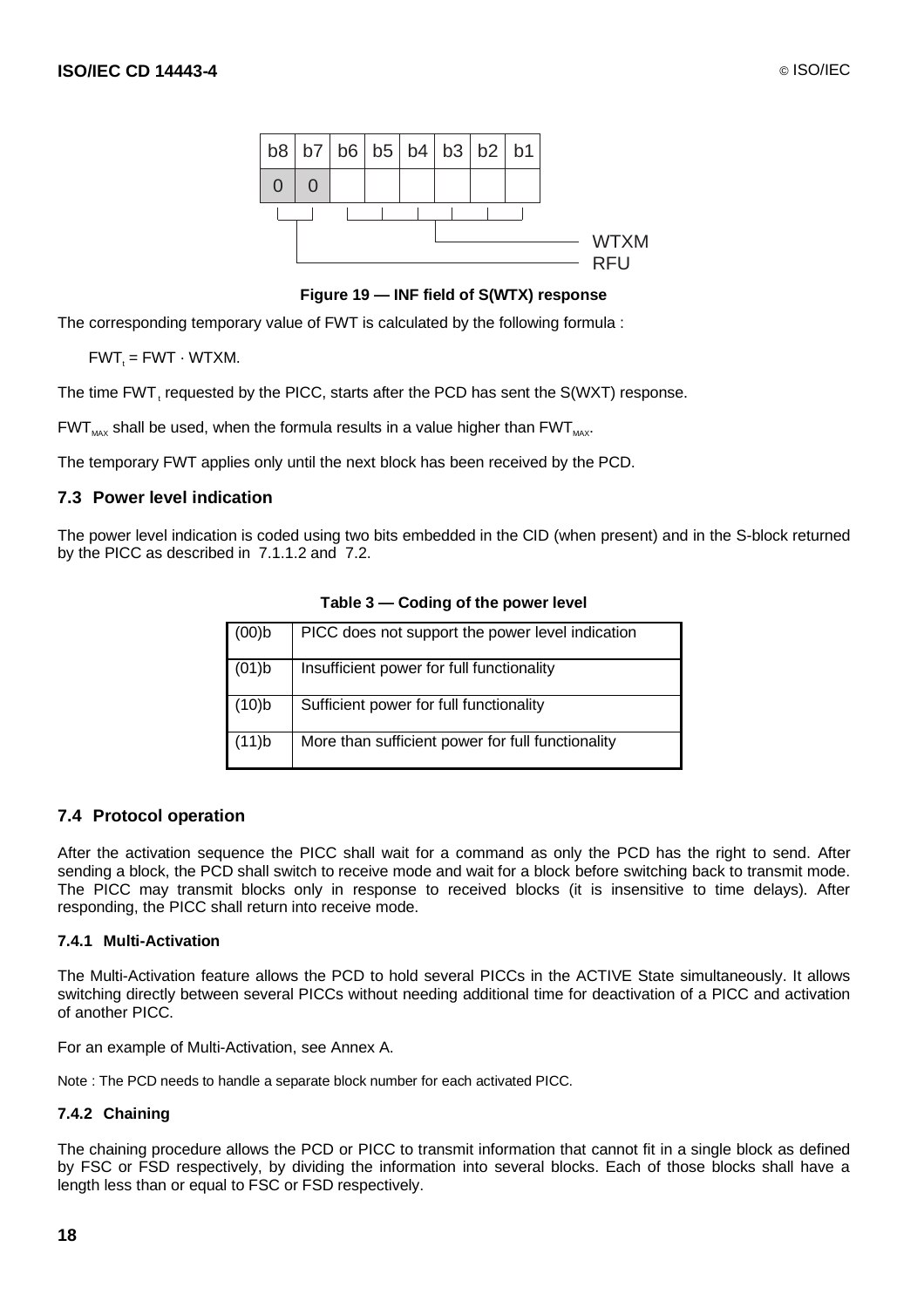The chaining of blocks is controlled by the chaining bit (M) in the PCB of an I-block. Each I-block with the chaining bit set shall be acknowledged by an R-block.

An example of chaining is given in the following figure. The string of 16 bytes is transmitted in three blocks.

Notation :

- M=1 Chained data follows in subsequent block(s)
- M=0 Last block of chain

 $I(M)_x$  I-block with chaining bit M and block number x

 $R(ACK)$ , R-block that indicates a positive acknowledge.



#### **Figure 20 — Chaining**

Note : This example does not use the optional fields NAD and CID.

#### **7.4.3 Error Detection and recovery**

The definitions made in this clause overrule the protocol rules defined in 7.4.5.

The following errors shall be detected by the PCD :

1. Transmission error (Frame error or EDC error) or FWT time-out

The PCD shall attempt error recovery by trying the following techniques in the order shown :

- Re-transmission of blocks (optional),
- Use of S(DESELECT) request,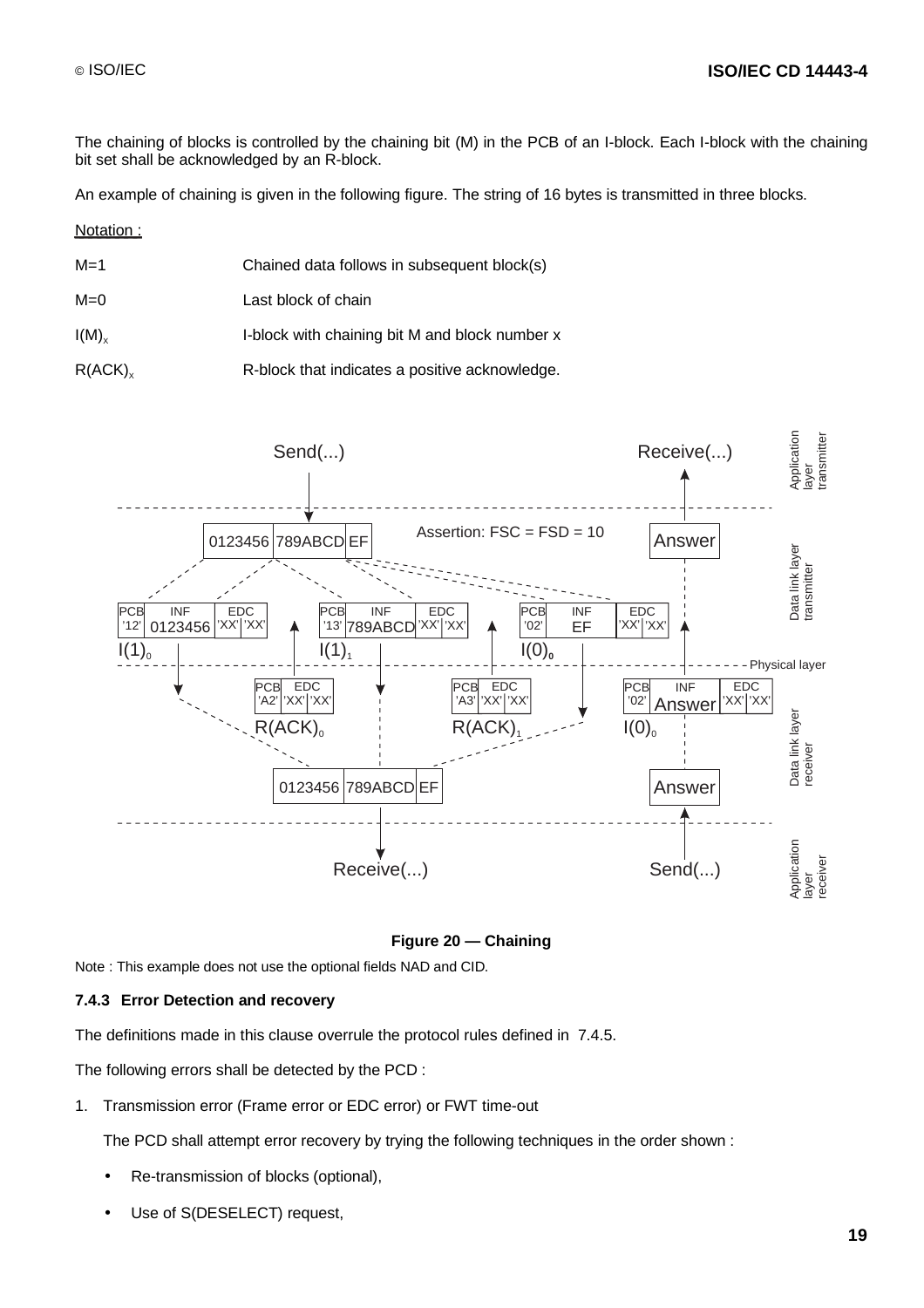- Ignore the PICC.
- 2. Protocol error (infringement of PCB coding or infringement of protocol rules)

The PCD shall attempt error recovery by trying the following techniques in the order shown :

- Use of S(DESELECT) request,
- Ignore the PICC.

The following errors shall be detected by the PICC :

- Transmission error (Frame error or EDC or error),
- Protocol error (infringement of the protocol rules).

The PICC shall attempt no error recovery. The PICC shall always return to receive mode, when a transmission error or a protocol error occurs.

Note : An R(NAK) block is never sent by the PICC.

#### **7.4.4 Block numbering rules**

#### **7.4.4.1 PCD rules**

- Rule A. The PCD block number initial value shall be 0 for each activated PICC.
- Rule B. When an I-block or an R(ACK) block with a block number equal to the current block number is received, the PCD toggles the current block number for that PICC before optionally sending a block.

#### **7.4.4.2 PICC rules**

- Rule C. The PICC block number shall be initialized to 1 at activation.
- Rule D. When an I-block is received (independent of its block number), the PICC toggles its block number before sending a block.
- Rule E. When an R(ACK) block with a block number not equal to the current PICC's block number is received, the PICC toggles its block number before sending a block.

#### **7.4.5 Block handling rules**

#### **7.4.5.1 General rules**

- Rule 1. The first block shall be sent by the PCD.
- Rule 2. When an I-block indicating chaining is received, the block shall be acknowledged by an R(ACK) block.
- Rule 3. S-blocks are only used in pairs. An S(...) request block is always followed by an S(...) response block (see 7.2 and 8).

#### **7.4.5.2 PCD rules**

- Rule 4. When an invalid block is received or a FWT time-out occurs, an R(NAK) block is sent (except in the case of PICC chaining or S(DESELECT)).
- Rule 5. In the case of PICC chaining, when an invalid block is received or a FWT time-out occurs, an R(ACK) block is sent.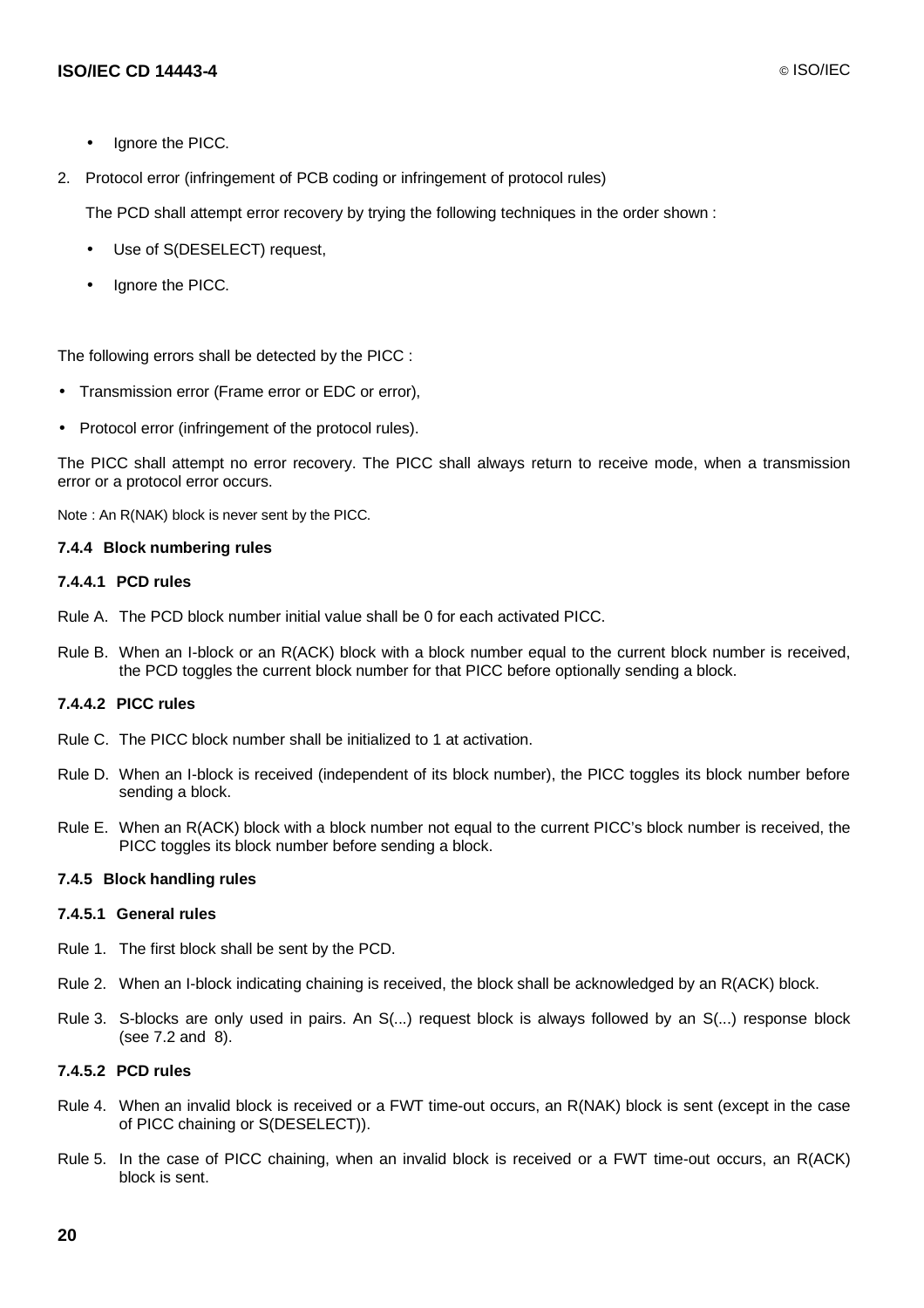- Rule 6. When an R(ACK) block is received, if its block number is not equal to the PICC's current block number, the last I-block is re-transmitted.
- Rule 7. When an R(ACK) block is received, if its block number is equal to the PCD's current block number, chaining is continued.
- Rule 8. If the S(DESELECT) request is not answered by an error-free S(DESELECT) response the S(DESELECT) request may be re-transmitted or the PICC may be ignored.

#### **7.4.5.3 PICC rules**

- Rule 9. The PICC is allowed to sent An S(WTX) block instead of an I-block or an R(ACK) block.
- Rule 10. When an I-block not indicating chaining is received, the block shall be acknowledged by an I-block.
- Rule 11. When an R(ACK) or an R(NAK) block is received, if its block number is equal to the PICC's current block number, the last block is re-transmitted.
- Rule 12. When an R(NAK) block is received, if its block number is not equal to the PICC's current block number, an R(ACK) block is sent.
- Rule 13. When an R(ACK) block is received, if its block number is not equal to the PICC's current block number, chaining is continued.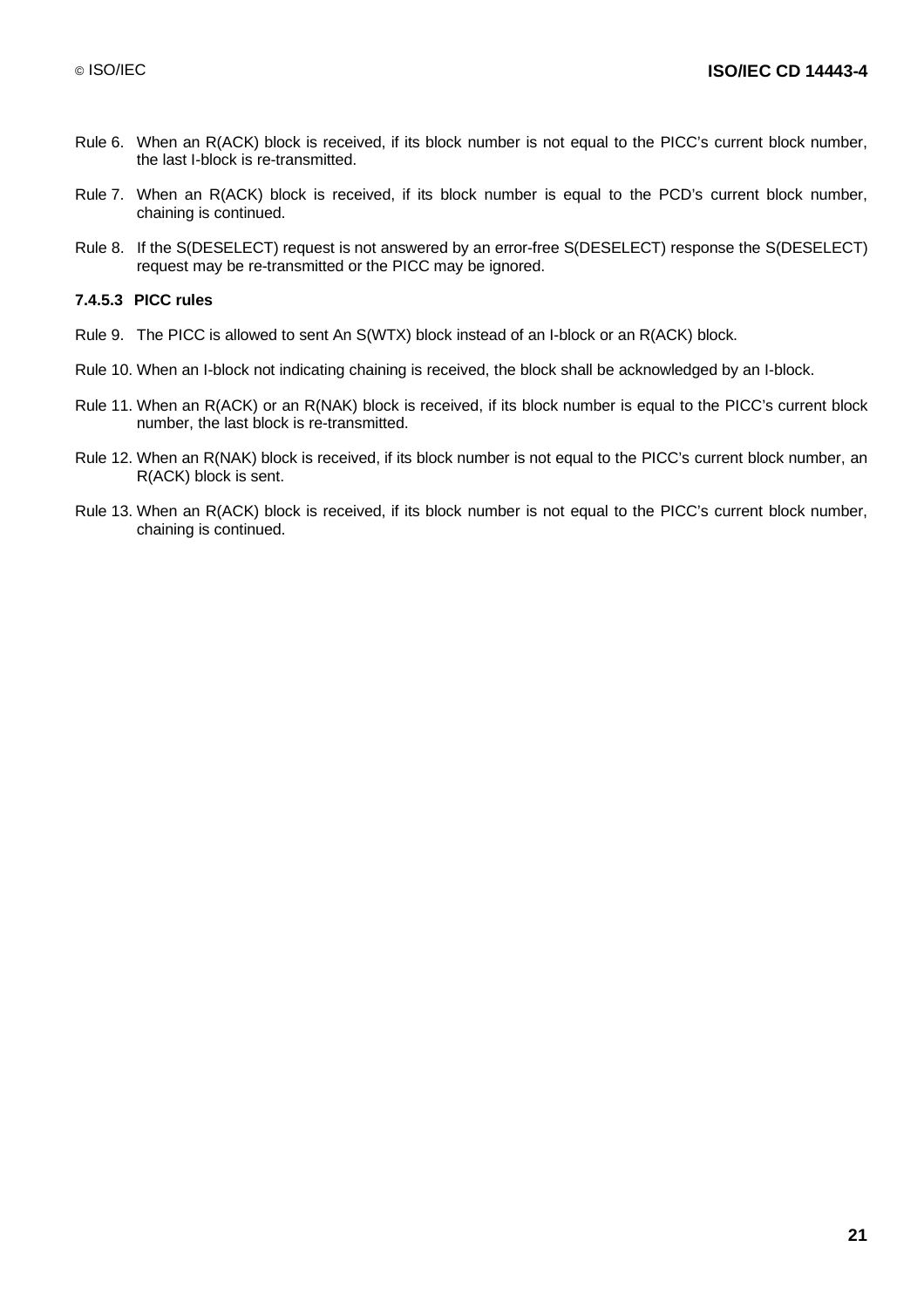### **8 Protocol deactivation of PICC Type A and Type B**

The PICC shall be set to the HALT State, after the transactions between PCD and PICC have been completed.

The deactivation of a PICC is done by using a DESELECT command.

The DESELECT command is coded as an S-block of the protocol and consists of an S(DESELECT) request block sent by the PCD and an S(DESELECT) response sent as acknowledge by the PICC.

#### **8.1 Deactivation frame waiting time**

The deactivation frame waiting time defines the maximum time for a PICC to start sending its S(DESELECT) response frame after the end of the S(DESELECT) request frame received from the PCD and has a value of 65536/fc (~4833 µs).

Note : The minimum time between frames in any direction is defined in ISO/IEC 14443-3.

#### **8.2 Error detection and recovery**

When the PCD has sent an S(DESELECT) request and has received a S(DESELECT) response, the PICC has been set successfully to the HALT State and the CID assigned to it is released.

When the PCD fails to receive an S(DESELECT) response the PCD may retry the deactivation sequence.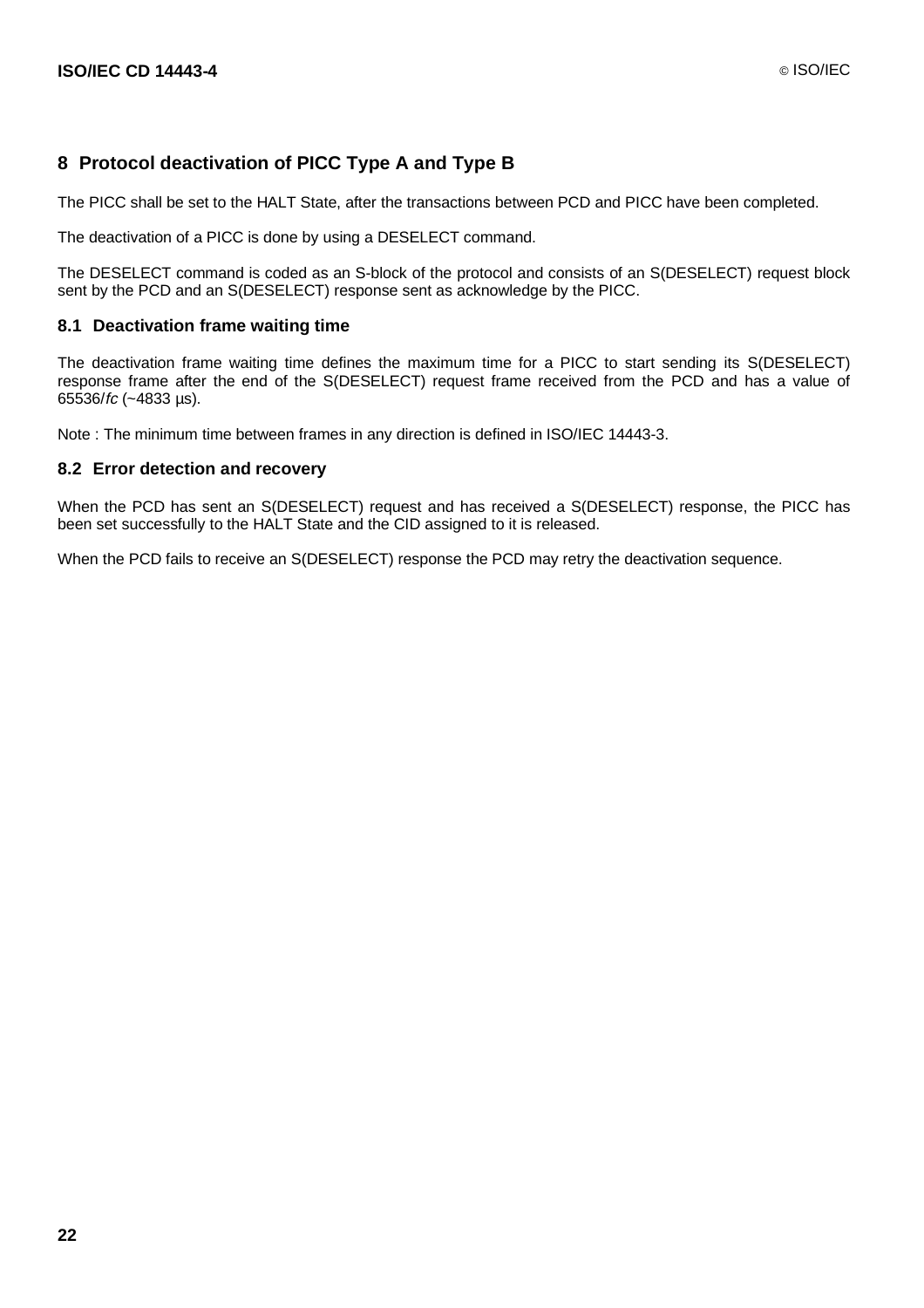# **Annex A (Informative) Example of using the Multi-Activation**

The following table describes an example of the usage of Multi-Activation for three PICCs.

| <b>PCD</b> Action                    | Status PICC 1 | Status PICC 2 | Status PICC 3 |
|--------------------------------------|---------------|---------------|---------------|
| Power On field                       |               |               |               |
| Three PICC enter the field.          | <b>IDLE</b>   | <b>IDLE</b>   | <b>IDLE</b>   |
| Activate PICC with CID=1             | ACTIVE(1)     | <b>IDLE</b>   | <b>IDLE</b>   |
| Any data transmission with CID=1     | ACTIVE(1)     | <b>IDLE</b>   | <b>IDLE</b>   |
| .                                    |               |               |               |
| Activate PICC with CID=2             | ACTIVE(1)     | ACTIVE(2)     | <b>IDLE</b>   |
| Any data transmission with CID=1,2   | ACTIVE(1)     | ACTIVE(2)     | <b>IDLE</b>   |
| $\cdots$                             |               |               |               |
| Activate PICC with CID=3             | ACTIVE(1)     | ACTIVE(2)     | ACTIVE(3)     |
| Any data transmission with CID=1,2,3 | ACTIVE(1)     | ACTIVE(2)     | ACTIVE(3)     |
|                                      |               |               |               |
| S(DESELECT) Command with CID=3       | ACTIVE(1)     | ACTIVE(2)     | <b>HALT</b>   |
| S(DESELECT) Command with CID=2       | ACTIVE(1)     | <b>HALT</b>   | <b>HALT</b>   |
| S(DESELECT) Command with CID=1       | <b>HALT</b>   | <b>HALT</b>   | <b>HALT</b>   |
| $\cdots$                             |               |               |               |

### **Table 4 — Multi-Activation**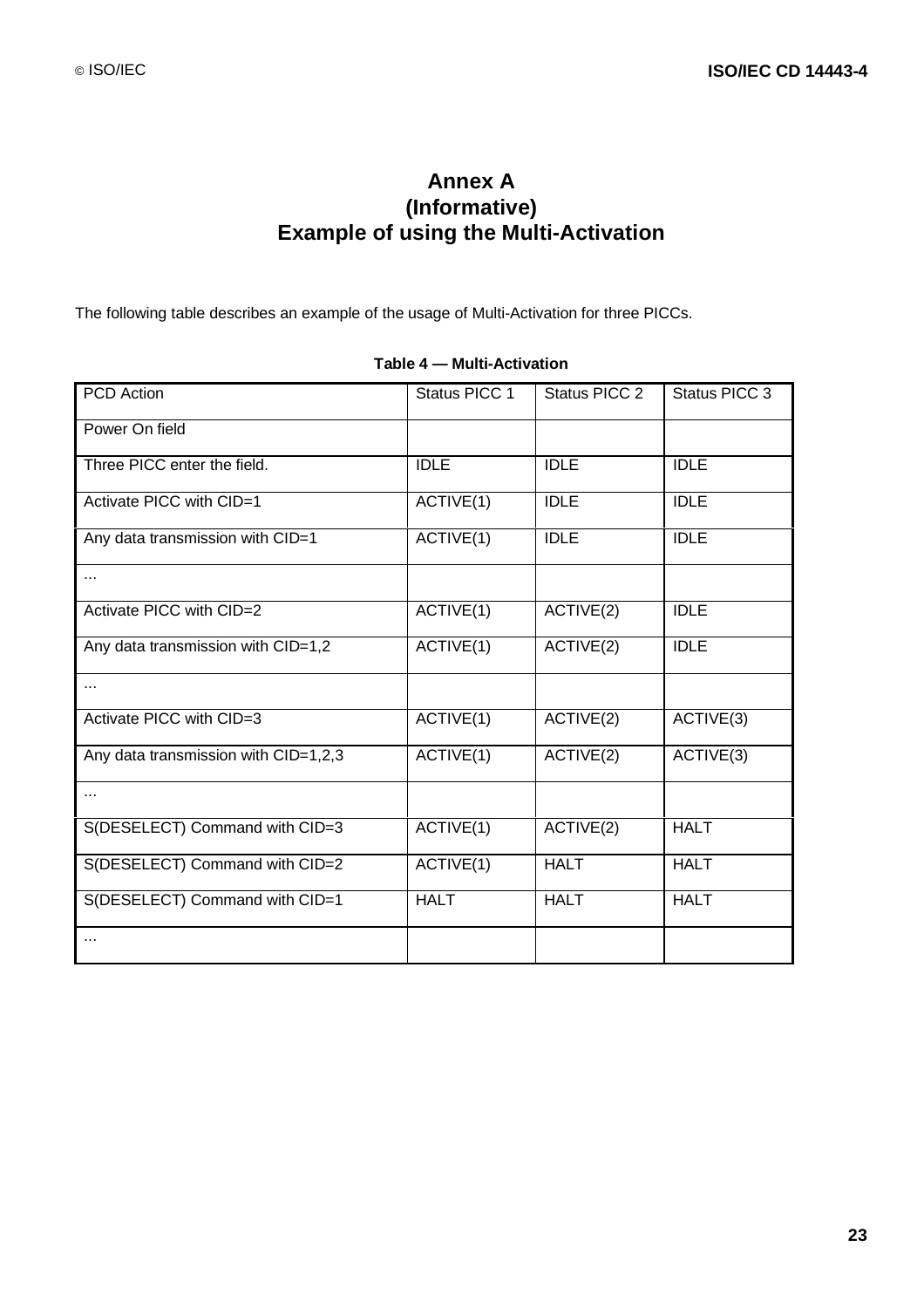# **Annex B (Informative) Protocol scenarios**

This annex gives some scenarios for an error-free operation as well as for error handling. These scenarios may be used to build test cases for compliance tests.

### **B.1 Notation**

| Any block  |                           | ===> Correctly received block                  |
|------------|---------------------------|------------------------------------------------|
| Any block  | $\Rightarrow \Rightarrow$ | Erroneously received block                     |
| Any block  | $=$ $\Rightarrow$         | Nothing received (FWT time-out)                |
| $I(M)_{x}$ |                           | I-block with chaining bit M and block number x |
| R(ACK)     |                           | R-block indicating a positive acknowledge      |
| R(NAK)     |                           | R-block indicating a negative acknowledge      |
| $S(\dots)$ | S-block                   |                                                |

The block numbering in a scenario always starts with the PCD's current block number for the destination PICC. For ease of presentation, all of the example scenario starts after the PICC activation sequence and hence the current block numbers start with 0 for the PCD and with 1 for the PICC.

#### **B.2 Error-free operation**

### **B.2.1 Exchange of I-blocks**

Scenario 1 Exchange of I-blocks

| Comment |        | Block No. (0) | <b>PCD</b> |               | <b>PICC</b>         | Block No. (1) | Comment |
|---------|--------|---------------|------------|---------------|---------------------|---------------|---------|
|         | rule 1 |               | I(0)       | $=\equiv>\;$  |                     | 0             | rule D  |
| 1.      | rule B |               |            | $\leq ==$     | I(0)                |               | rule 10 |
| 2.      |        |               | I(0)       | $\Rightarrow$ |                     |               | rule D  |
| 3.      | rule B |               |            | $\leq ==$     | $I(0)$ <sub>1</sub> |               | rule 10 |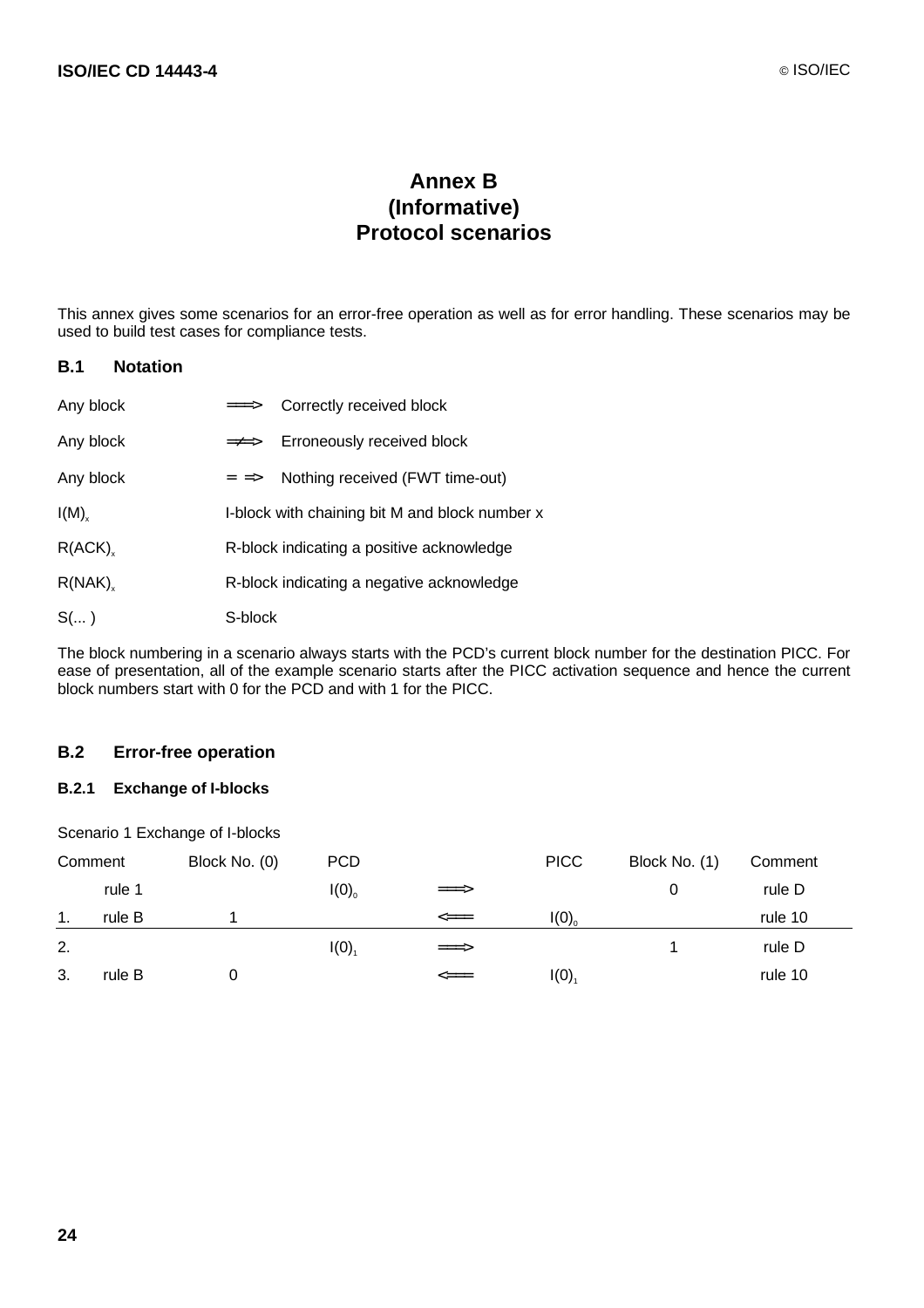### **B.2.2 Request for waiting time extension**

|       |                     | Scenario 2 Waiting time extension                        |                     |                                              |                           |               |         |
|-------|---------------------|----------------------------------------------------------|---------------------|----------------------------------------------|---------------------------|---------------|---------|
|       | Comment             | Block No. (0)                                            | <b>PCD</b>          |                                              | <b>PICC</b>               | Block No. (1) | Comment |
| 1.    | rule 1              |                                                          | I(0)                | ===>                                         |                           | $\pmb{0}$     | rule D  |
| 2.    |                     |                                                          |                     | $\qquad \qquad \Longleftarrow \qquad \qquad$ | S(WTX) request            |               | rule 9  |
| 3.    | rule 3              |                                                          | S(WTX) response     | ===>                                         |                           |               |         |
| 4.    | rule B              | 1                                                        |                     | $\texttt{==}$                                | I(0)                      |               | rule 10 |
| 5.    |                     |                                                          | $I(0)_{1}$          | ===>                                         |                           | 1             | rule D  |
| 6.    | rule B              | $\pmb{0}$                                                |                     | $\Longleftarrow$                             | $I(0)$ <sub>1</sub>       |               | rule 10 |
| B.2.3 | <b>DESELECT</b>     |                                                          |                     |                                              |                           |               |         |
|       | Scenario 3 DESELECT |                                                          |                     |                                              |                           |               |         |
|       | Comment             | Block No. (0)                                            | <b>PCD</b>          |                                              | <b>PICC</b>               | Block No. (1) | Comment |
| 7.    | rule 1              |                                                          | $I(0)$ <sub>0</sub> | ===>                                         |                           | $\mathbf 0$   | rule D  |
| 8.    | rule B              | 1                                                        |                     | $\textsf{p}=\textsf{p}$                      | I(0)                      |               | rule 10 |
| 9.    |                     |                                                          | S(DESELECT) request | $\Rightarrow$                                |                           |               |         |
| 10.   |                     |                                                          |                     |                                              | <=== S(DESELECT) response |               | rule 3  |
| B.2.4 |                     | <b>Chaining function</b><br>Scenario 4 PCD uses chaining |                     |                                              |                           |               |         |
|       | Comment             | Block No. (0)                                            | <b>PCD</b>          |                                              | <b>PICC</b>               | Block No. (1) | Comment |
| 1.    | rule 1              |                                                          | $I(1)_{0}$          |                                              |                           | $\pmb{0}$     | rule D  |
| 2.    | rule B              | 1                                                        |                     | $\Longleftarrow$                             | $R(ACK)$ <sub>0</sub>     |               | rule 2  |
| 3.    | rule 7              |                                                          | $I(0)$ <sub>1</sub> |                                              |                           | 1             | rule D  |
| 4.    | rule B              | $\pmb{0}$                                                |                     | $\Longleftarrow$                             | $I(0)_{1}$                |               | rule 10 |
| 5.    |                     |                                                          | I(0)                |                                              |                           | $\pmb{0}$     | rule D  |
| 6.    | rule B              | 1                                                        |                     | <≕                                           | I(0)                      |               | rule 10 |
|       |                     | Scenario 5 PICC uses chaining                            |                     |                                              |                           |               |         |
|       | Comment             | Block No. (0)                                            | <b>PCD</b>          |                                              | <b>PICC</b>               | Block No. (1) | Comment |
| 1.    | rule 1              |                                                          | I(0)                |                                              |                           | $\pmb{0}$     | rule D  |
| 2.    | rule B              | 1                                                        |                     |                                              | $I(1)_{0}$                |               | rule 10 |
| 3.    | rule 2              |                                                          | $R(ACK)_{1}$        | =>                                           |                           | 1             | rule E  |
| 4.    | rule B              | $\boldsymbol{0}$                                         |                     |                                              | $I(0)_{1}$                |               | rule 12 |
| 5.    |                     |                                                          | I(0)                |                                              |                           | $\pmb{0}$     | rule D  |
| 6.    | rule B              | 1                                                        |                     | $\Longleftarrow$                             | $I(0)$ <sub>0</sub>       |               | rule 10 |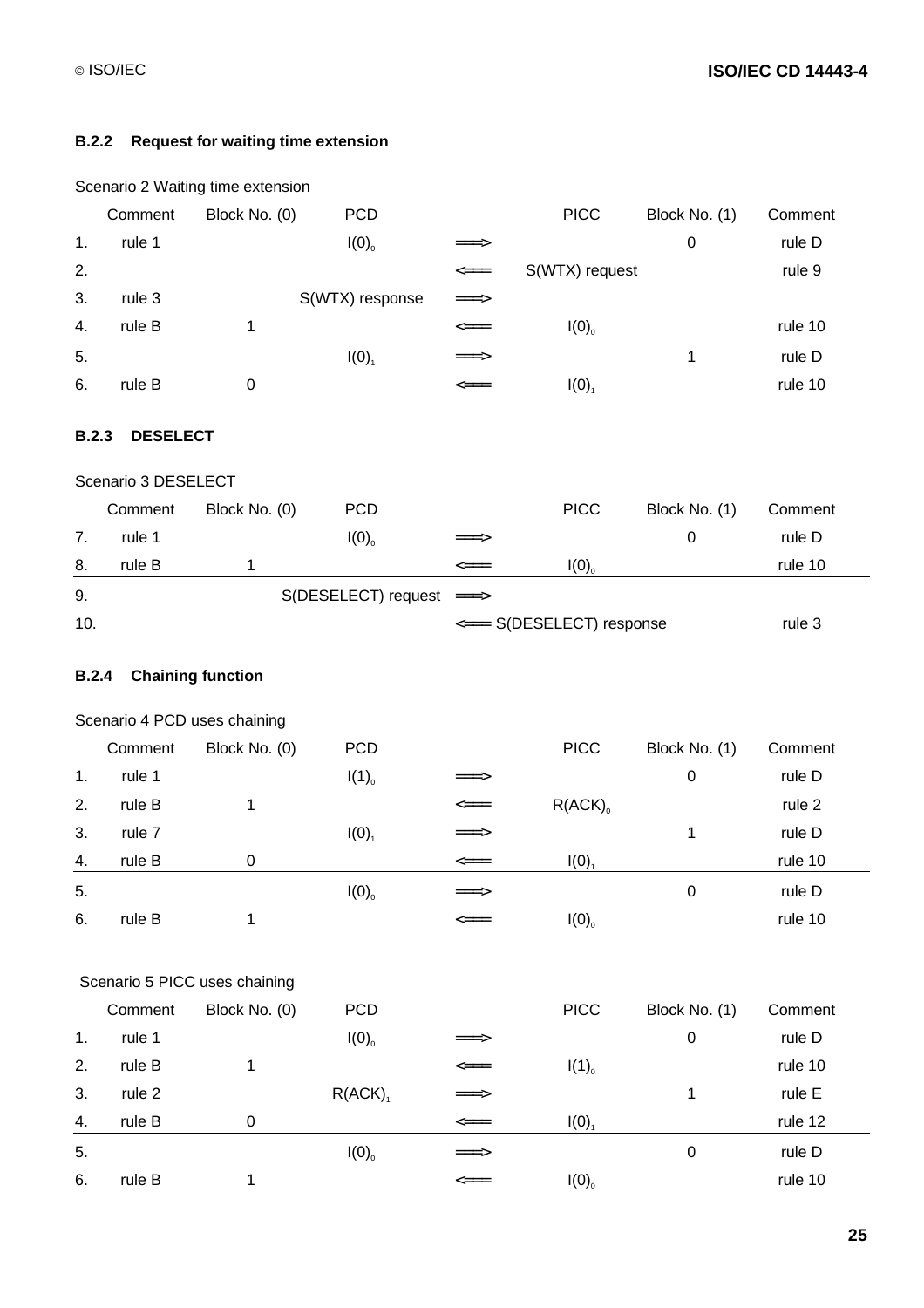### **B.3 Error handling**

## **B.3.1 Exchange of I-blocks**

### Scenario 6 Start of protocol

|     | Comment  | Block No. (0)                   | <b>PCD</b>          |                                           | <b>PICC</b>           | Block No. (1) | Comment |  |
|-----|----------|---------------------------------|---------------------|-------------------------------------------|-----------------------|---------------|---------|--|
| 1.  | rule 1   |                                 | I(0)                | =≠=>                                      |                       |               |         |  |
| 2.  | time-out |                                 |                     | $\mathrel{<=} \mathrel{=}$                |                       |               |         |  |
| 3.  | rule 4   |                                 | $R(NAK)_{0}$        | ===>                                      |                       |               |         |  |
| 4.  |          | no change                       |                     | $\textsf{p}$                              | $R(ACK)$ <sub>1</sub> |               | rule 12 |  |
| 5.  | rule 6   |                                 | I(0)                | ===>                                      |                       | $\pmb{0}$     | rule D  |  |
| 6.  | rule B   | 1                               |                     | $\textsf{p}$                              | $I(0)$ <sub>0</sub>   |               | rule 10 |  |
| 7.  |          |                                 | $I(0)_{1}$          | ===>                                      |                       | $\mathbf{1}$  | rule D  |  |
| 8.  | rule B   | $\pmb{0}$                       |                     | <===                                      | I(0)                  |               | rule 10 |  |
|     |          | Scenario 7 Exchange of I-blocks |                     |                                           |                       |               |         |  |
|     | Comment  | Block No. (0)                   | <b>PCD</b>          |                                           | <b>PICC</b>           | Block No. (1) | Comment |  |
| 1.  | rule 1   |                                 | $I(0)$ <sub>0</sub> | =>                                        |                       | $\pmb{0}$     | rule D  |  |
| 2.  | rule B   | 1                               |                     | $\textit{p}=\textit{p}$                   | I(0)                  |               | rule 10 |  |
| 3.  |          |                                 | I(0)                | =≠=>                                      |                       |               |         |  |
| 4.  | time-out |                                 |                     | $\Leftarrow$ =                            |                       |               |         |  |
| 5.  | rule 4   |                                 | $R(NAK)_{1}$        | ===>                                      |                       |               |         |  |
| 6.  |          | no change                       |                     | $\textsf{p}$                              | $R(ACK)$ <sub>0</sub> |               | rule 12 |  |
| 7.  | rule 6   |                                 | $I(0)$ <sub>1</sub> | ===>                                      |                       | 1             | rule D  |  |
| 8.  | rule B   | $\pmb{0}$                       |                     | $\textsf{p}$                              | $I(0)_{1}$            |               | rule 10 |  |
| 9.  |          |                                 | I(0)                | ===>                                      |                       | $\pmb{0}$     | rule D  |  |
| 10. | rule B   | 1                               |                     | <===                                      | I(0)                  |               | rule 10 |  |
|     |          | Scenario 8 Exchange of I-blocks |                     |                                           |                       |               |         |  |
|     |          | Comment Block No. (0)           | PCD                 |                                           | <b>PICC</b>           | Block No. (1) | Comment |  |
| 1.  | rule 1   |                                 | I(0)                | ===>                                      |                       | $\pmb{0}$     | rule D  |  |
| 2.  |          |                                 |                     | $\text{<} \text{=} \text{+}$              | I(0)                  |               | rule 10 |  |
| 3.  | rule 4   |                                 | $R(NAK)_{0}$        | $\Rightarrow$                             |                       |               |         |  |
| 4.  | rule B   | $\mathbf{1}$                    |                     | $\textit{p} \xspace = \textit{p} \xspace$ | I(0)                  |               | rule 11 |  |
| 5.  |          |                                 | $I(0)_{1}$          | $\equiv \equiv \geq$                      |                       | $\mathbf 1$   | rule D  |  |
| 6.  | rule B   | $\pmb{0}$                       |                     | $\textsf{<}$                              | $I(0)_{1}$            |               | rule 10 |  |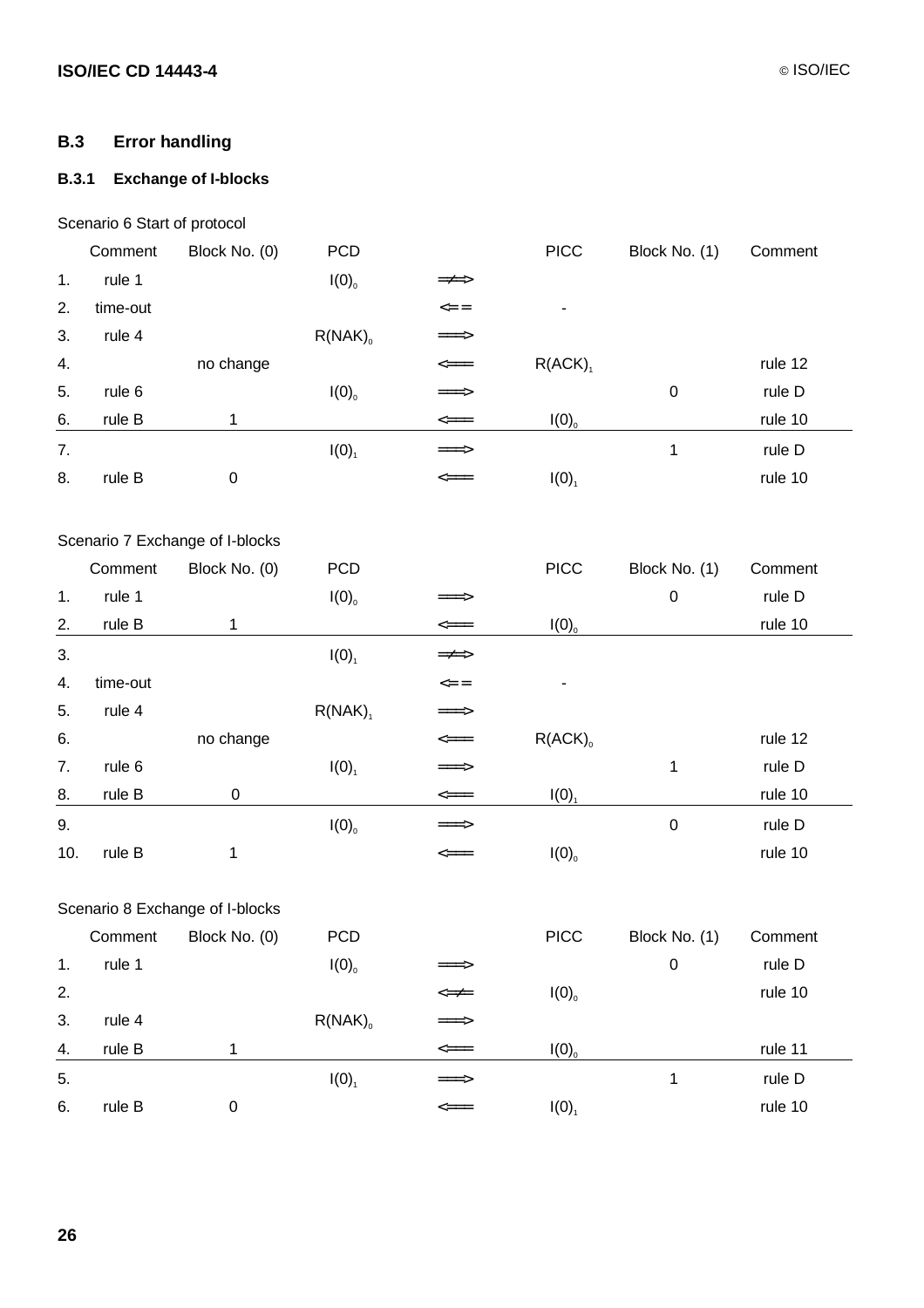## © ISO/IEC **ISO/IEC CD 14443-4**

|    | <b>OCCTRITO J EXCHANGE OF F DIOCNS</b> |               |              |                                    |             |               |         |  |  |
|----|----------------------------------------|---------------|--------------|------------------------------------|-------------|---------------|---------|--|--|
|    | Comment                                | Block No. (0) | <b>PCD</b>   |                                    | <b>PICC</b> | Block No. (1) | Comment |  |  |
| 1. | rule 1                                 |               | I(0)         | ===>                               |             | $\pmb{0}$     | rule D  |  |  |
| 2. |                                        |               |              | $\Leftarrow \neq$                  | I(0)        |               | rule 10 |  |  |
| 3. | rule 4                                 |               | $R(NAK)_{0}$ | $\Rightarrow \Rightarrow$          |             |               |         |  |  |
| 4. | time-out                               |               |              | $\leq$ =                           | ۰           |               |         |  |  |
| 5. | rule 4                                 |               | $R(NAK)_{0}$ | $=\equiv >$                        |             |               |         |  |  |
| 6. | rule B                                 | 1             |              | $\textcolor{blue}{\Longleftarrow}$ | I(0)        |               | rule 11 |  |  |
| 7. |                                        |               | I(0)         | $=\equiv >$                        |             | 1             | rule D  |  |  |
| 8. | rule B                                 | 0             |              | $\Longleftarrow$                   | I(0)        |               | rule 10 |  |  |
|    |                                        |               |              |                                    |             |               |         |  |  |

### Scenario 9 Exchange of I-blocks

### **B.3.2 Request for waiting time extension**

## Scenario 10 Request for waiting time extension

|    | Comment | Block No. (0) | <b>PCD</b>            |                                                  | <b>PICC</b>    | Block No. (1) | Comment |
|----|---------|---------------|-----------------------|--------------------------------------------------|----------------|---------------|---------|
| 1. | rule 1  |               | $I(0)$ <sub>0</sub>   | $=\equiv \equiv \gt$                             |                | $\mathbf 0$   | rule D  |
| 2. |         |               |                       | $\Leftarrow \neq$                                | S(WTX) request |               | rule 9  |
| 3. | rule 4  |               | $R(NAK)$ <sub>0</sub> | $=\equiv >$                                      |                |               |         |
| 4. |         |               |                       | $\leq ==$                                        | S(WTX) request |               | rule 11 |
| 5. | rule 3  |               | S(WTX) response       | $\Rightarrow$                                    |                |               |         |
| 6. | rule B  | 1             |                       | $\textcolor{blue}{\displaystyle\Longleftarrow}=$ | I(0)           |               | rule 10 |
| 7. |         |               | I(0)                  | $=\equiv \equiv \gt$                             |                | 1             | rule D  |
| 8. | rule B  | 0             |                       | $\leq ==$                                        | I(0)           |               | rule 10 |

### Scenario 11 Request for waiting time extension

|     | Comment  | Block No. (0) | <b>PCD</b>      |                   | <b>PICC</b>    | Block No. (1) | Comment |
|-----|----------|---------------|-----------------|-------------------|----------------|---------------|---------|
| 1.  | rule 1   |               | I(0)            | ===>              |                | $\mathbf 0$   | rule D  |
| 2.  |          |               |                 | $\Leftarrow \neq$ | S(WTX) request |               | rule 9  |
| 3.  | rule 4   |               | $R(NAK)_{0}$    | =≠=>              |                |               |         |
| 4.  | time-out |               |                 | $<==$             |                |               |         |
| 5.  | rule 4   |               | $R(NAK)_{0}$    | $=\equiv >$       |                |               |         |
| 6.  |          |               |                 | $\texttt{<=}$     | S(WTX) request |               | rule 11 |
| 7.  | rule 3   |               | S(WTX) response | $\Rightarrow$     |                |               |         |
| 8.  | rule B   | 1             |                 | $\textsf{p}$      | I(0)           |               | rule 10 |
| 9.  |          |               | I(0)            | $=\equiv >$       |                | 1             | rule D  |
| 10. | rule B   | 0             |                 | $\Longleftarrow$  | I(0)           |               | rule 10 |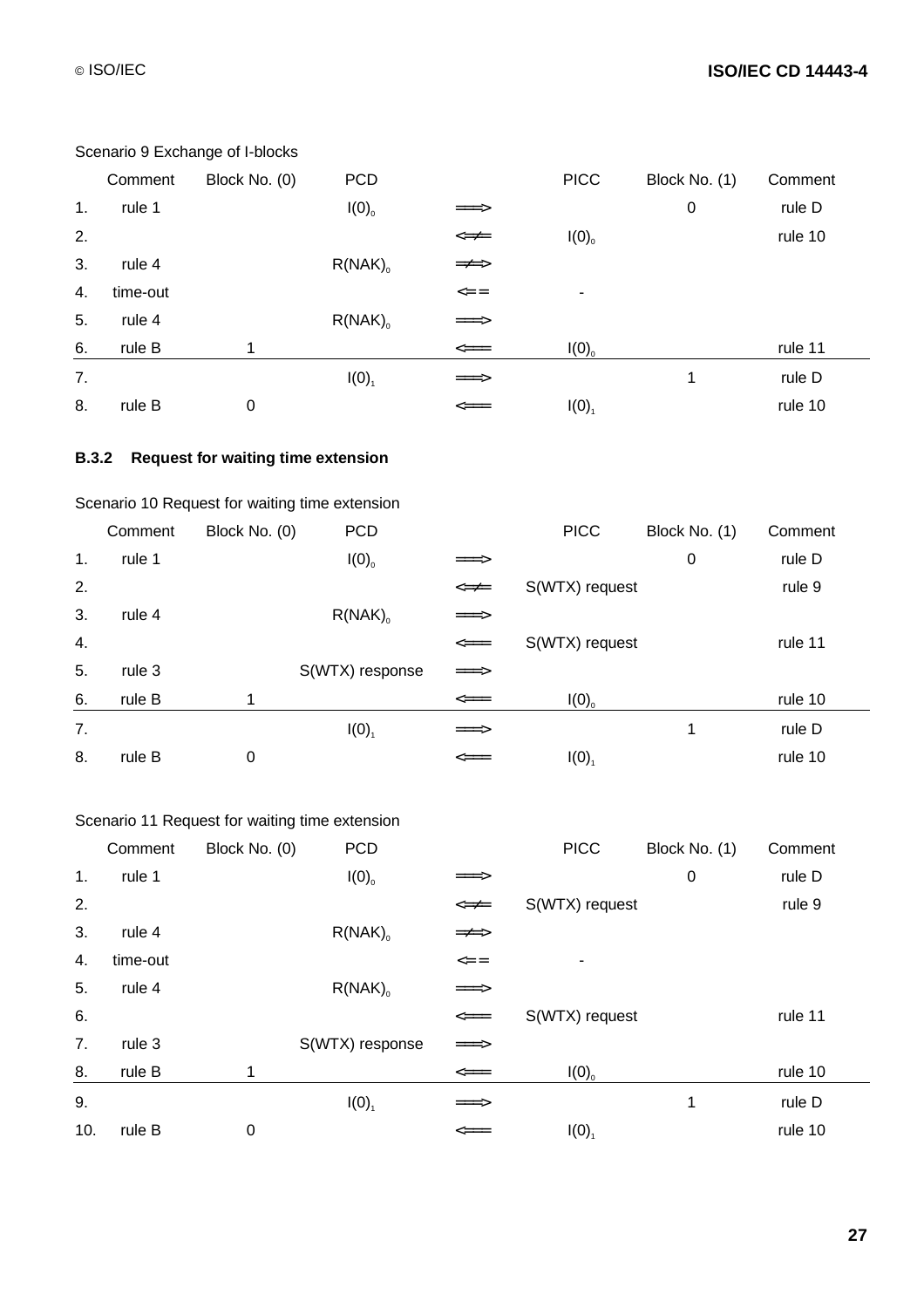|     | Comment                                        | Block No. (0)                                  | <b>PCD</b>      |                                                                | <b>PICC</b>         | Block No. (1) | Comment |
|-----|------------------------------------------------|------------------------------------------------|-----------------|----------------------------------------------------------------|---------------------|---------------|---------|
| 1.  | rule 1                                         |                                                | I(0)            | ≔>                                                             |                     | $\mathbf 0$   | rule D  |
| 2.  |                                                |                                                |                 | $\texttt{<=}$                                                  | S(WTX) request      |               | rule 9  |
| 3.  | rule 3                                         |                                                | S(WTX) response | $\Rightarrow \Rightarrow$                                      |                     |               |         |
| 4.  | time-out                                       |                                                |                 | $\mathrel{<=} \mathrel{=}=$                                    |                     |               |         |
| 5.  | rule 4                                         |                                                | $R(NAK)_{0}$    | ===>                                                           |                     |               |         |
| 6.  |                                                |                                                |                 | $\textcolor{blue}{\textbf{---}}\textcolor{blue}{\textbf{---}}$ | S(WTX) request      |               | rule 11 |
| 7.  | rule 3                                         |                                                | S(WTX) response | ===>                                                           |                     |               |         |
| 8.  | rule B                                         | 1                                              |                 | $\textit{p}=\textit{p}$                                        | $I(0)$ <sub>0</sub> |               | rule 10 |
| 9.  |                                                |                                                | $I(0)_{1}$      | ===>                                                           |                     | $\mathbf{1}$  | rule D  |
| 10. | rule B                                         | $\pmb{0}$                                      |                 | <===                                                           | I(0)                |               | rule 10 |
|     |                                                |                                                |                 |                                                                |                     |               |         |
|     |                                                | Scenario 13 Request for waiting time extension |                 |                                                                |                     |               |         |
|     | Comment                                        | Block No. (0)                                  | <b>PCD</b>      |                                                                | <b>PICC</b>         | Block No. (1) | Comment |
| 1.  | rule 1                                         |                                                | I(0)            | ===>                                                           |                     | $\pmb{0}$     | rule D  |
| 2.  |                                                |                                                |                 |                                                                | S(WTX) request      |               | rule 9  |
| 3.  | rule 3                                         |                                                | S(WTX) response | $\Rightarrow$                                                  |                     |               |         |
| 4.  |                                                |                                                |                 | $\Leftarrow \neq =$                                            | I(0)                |               | rule 10 |
| 5.  | rule 4                                         |                                                | $R(NAK)_{0}$    | ===>                                                           |                     |               |         |
| 6.  | rule B                                         | 1                                              |                 | $\textcolor{blue}{\textbf{---}}\textcolor{blue}{\textbf{---}}$ | I(0)                |               | rule 11 |
| 7.  |                                                |                                                | $I(0)_{1}$      | ===>                                                           |                     | $\mathbf 1$   | rule D  |
| 8.  | rule B                                         | $\pmb{0}$                                      |                 | $\leq ==$                                                      | $I(0)_{1}$          |               | rule 10 |
|     |                                                |                                                |                 |                                                                |                     |               |         |
|     | Scenario 14 Request for waiting time extension |                                                |                 |                                                                |                     |               |         |

Scenario 12 Request for waiting time extension

|     | Comment  | Block No. (0) | <b>PCD</b>            |                           | <b>PICC</b>    | Block No. (1) | Comment |
|-----|----------|---------------|-----------------------|---------------------------|----------------|---------------|---------|
| 1.  | rule 1   |               | I(0)                  | $=\equiv \equiv \gt$      |                | $\pmb{0}$     | rule D  |
| 2.  |          |               |                       | $\texttt{<=}$             | S(WTX) request |               | rule 9  |
| 3.  | rule 3   |               | S(WTX) response       | $\Rightarrow$             |                |               |         |
| 4.  |          |               |                       | $\Leftarrow \neq$         | I(0)           |               | rule 10 |
| 5.  | rule 4   |               | $R(NAK)$ <sub>o</sub> | $\Rightarrow \Rightarrow$ |                |               |         |
| 6.  | time-out |               |                       | $\leq$ =                  | ٠              |               |         |
| 7.  | rule 4   |               | $R(NAK)$ <sub>o</sub> | $=\equiv >$               |                |               |         |
| 8.  | rule B   | 1             |                       | $\texttt{<=}$             | I(0)           |               | rule 11 |
| 9.  |          |               | I(0)                  | $=\equiv >$               |                | 1             | rule D  |
| 10. | rule B   | $\pmb{0}$     |                       | $\leq ==$                 | I(0)           |               | rule 10 |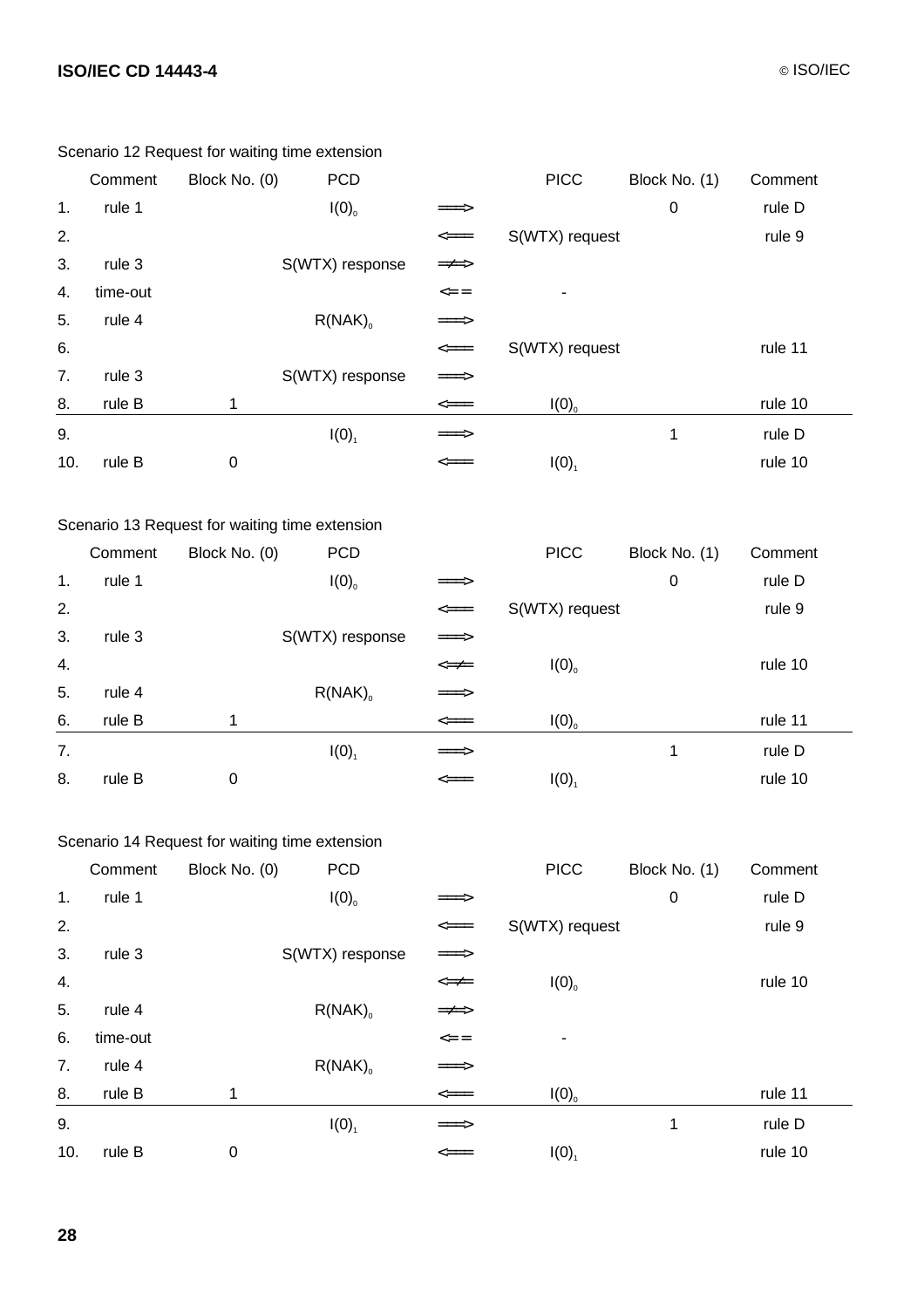### **B.3.3 DESELECT**

|     | Scenario 15 DESELECT |               |                                   |                           |             |               |         |  |  |
|-----|----------------------|---------------|-----------------------------------|---------------------------|-------------|---------------|---------|--|--|
|     | Comment              | Block No. (0) | <b>PCD</b>                        |                           | <b>PICC</b> | Block No. (1) | Comment |  |  |
| 11. | rule 1               |               | I(0)                              | $\Rightarrow$             |             | 0             | rule D  |  |  |
| 12. | rule B               |               |                                   | $\leq ==$                 | I(0)        |               | rule 10 |  |  |
| 13. |                      |               | $S(DESELECT) request$ = $\neq$ => |                           |             |               |         |  |  |
| 14. | time-out             |               |                                   | $\leq$ =                  | ۰           |               |         |  |  |
| 15. | rule 8               |               | S(DESELECT) request ===>          |                           |             |               |         |  |  |
| 16. |                      |               |                                   | <=== S(DESELECT) response |             |               | rule 3  |  |  |

## **B.3.41 Chaining function**

|                | Scenario 16 PCD uses chaining |               |                     |                                                                           |                       |               |         |  |  |
|----------------|-------------------------------|---------------|---------------------|---------------------------------------------------------------------------|-----------------------|---------------|---------|--|--|
|                | Comment                       | Block No. (0) | <b>PCD</b>          |                                                                           | <b>PICC</b>           | Block No. (1) | Comment |  |  |
| 1 <sub>1</sub> | rule 1                        |               | $I(1)$ <sub>0</sub> | ===>                                                                      |                       | $\pmb{0}$     | rule D  |  |  |
| 2.             |                               |               |                     | $\Leftarrow \neq$                                                         | $R(ACK)$ <sub>0</sub> |               | rule 2  |  |  |
| 3.             | rule 4                        |               | $R(NAK)_{0}$        | ===>                                                                      |                       |               |         |  |  |
| 4.             | rule B                        | 1             |                     | $\textcolor{blue}{\Longleftarrow} \textcolor{blue}{=}\textcolor{blue}{=}$ | $R(ACK)$ <sub>0</sub> |               | rule 11 |  |  |
| 5.             | rule 7                        |               | $I(1)_{1}$          | $\equiv \equiv \equiv \geq$                                               |                       | 1             | rule D  |  |  |
| 6.             | rule B                        | $\mathbf 0$   |                     | $\Longleftarrow$                                                          | R(ACK)                |               | rule 2  |  |  |
| 7.             | rule 7                        |               | I(0)                | $=\equiv \equiv \gt$                                                      |                       | $\pmb{0}$     | rule D  |  |  |
| 8.             | rule B                        | 1             |                     | $\textsf{<}=\textsf{=}$                                                   | I(0)                  |               | rule 10 |  |  |
| 9.             |                               |               | I(0)                | $\equiv \equiv \equiv \geq$                                               |                       | 1             | rule D  |  |  |
| 10.            | rule B                        | $\mathbf 0$   |                     | $\leq ==$                                                                 | I(0)                  |               | rule 10 |  |  |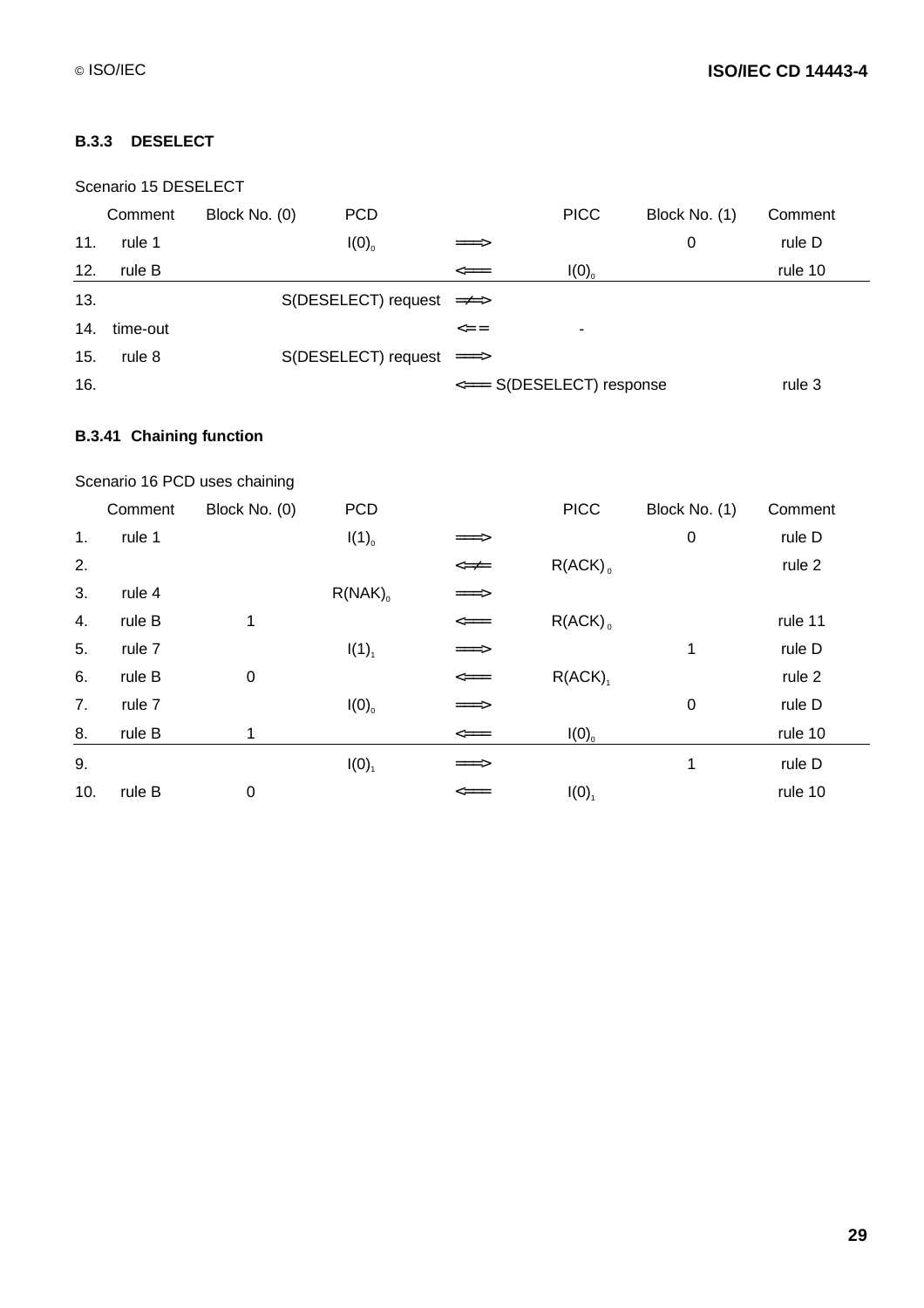# **ISO/IEC CD 14443-4** © ISO/IEC

-

|     | Comment                       | Block No. (0)    | <b>PCD</b>            |                                                                                  | <b>PICC</b>  | Block No. (1) | Comment |  |
|-----|-------------------------------|------------------|-----------------------|----------------------------------------------------------------------------------|--------------|---------------|---------|--|
| 1.  | rule 1                        |                  | $I(1)_{0}$            | $=\equiv >$                                                                      |              | $\mathbf 0$   | rule D  |  |
| 2.  | rule B                        | 1                |                       | $\textcolor{blue}{\displaystyle\text{<}=\textcolor{blue}{=}\textcolor{blue}{=}}$ | $R(ACK)_{0}$ |               | rule 2  |  |
| 3.  | rule 7                        |                  | $I(1)_{1}$            | $\Rightarrow \Rightarrow$                                                        |              |               |         |  |
| 4.  | time-out                      |                  |                       | $\leq$ =                                                                         |              |               |         |  |
| 5.  | rule 4                        |                  | $R(NAK)$ <sub>1</sub> | $\equiv \equiv \equiv \geq$                                                      |              |               |         |  |
| 6.  |                               | no change        |                       | $\texttt{<=}$                                                                    | $R(ACK)_{0}$ |               | rule 12 |  |
| 7.  | rule 6                        |                  | $I(1)_{1}$            | $=\equiv >$                                                                      |              | 1             | rule D  |  |
| 8.  | rule B                        | $\boldsymbol{0}$ |                       | $\texttt{<=}$                                                                    | $R(ACK)_{1}$ |               | rule 2  |  |
| 9.  | rule 7                        |                  | $I(0)$ <sub>0</sub>   | $=\equiv >$                                                                      |              | $\mathbf 0$   | rule D  |  |
| 10. | rule B                        | 1                |                       | $\texttt{<=}$                                                                    | I(0)         |               | rule 10 |  |
| 11. |                               |                  | $I(0)$ <sub>1</sub>   | ===>                                                                             |              | 1             | rule D  |  |
| 12. | rule B                        | $\boldsymbol{0}$ |                       | $\leq ==$                                                                        | I(0)         |               | rule 10 |  |
|     |                               |                  |                       |                                                                                  |              |               |         |  |
|     | Scenario 18 PCD uses chaining |                  |                       |                                                                                  |              |               |         |  |
|     | Comment                       | Block No. (0)    | <b>PCD</b>            |                                                                                  | <b>PICC</b>  | Block No. (1) | Comment |  |

|     | Comment  | Block No. (0)    | <b>PCD</b>            |                                                   | <b>PICC</b>           | Block No. (1)    | Comment |
|-----|----------|------------------|-----------------------|---------------------------------------------------|-----------------------|------------------|---------|
| 1.  | rule 1   |                  | $I(1)_{0}$            | ===>                                              |                       | $\boldsymbol{0}$ | rule D  |
| 2.  |          |                  |                       | $\Leftarrow \neq =$                               | $R(ACK)$ <sub>0</sub> |                  | rule 2  |
| 3.  | rule 4   |                  | $R(NAK)$ <sub>0</sub> | =≠=>                                              |                       |                  |         |
| 4.  | time-out |                  |                       | $\mathrel{<=} \mathrel{=}$                        |                       |                  |         |
| 5.  | rule 4   |                  | $R(NAK)$ <sub>0</sub> | $=\equiv >$                                       |                       |                  | rule D  |
| 6.  | rule B   | 1                |                       | $\textcolor{blue}{\textbf{}\textbf{=}\textbf{=}}$ | $R(ACK)$ <sub>0</sub> |                  | rule 11 |
| 7.  | rule 7   |                  | $I(1)_{1}$            | $\Rightarrow$                                     |                       | 1                | rule D  |
| 8.  | rule B   | $\mathbf 0$      |                       | $\textsf{<}$                                      | $R(ACK)$ <sub>1</sub> |                  | rule 2  |
| 9.  | rule 7   |                  | I(0)                  | $=\equiv >$                                       |                       | $\mathbf 0$      | rule D  |
| 10. | rule B   | 1                |                       |                                                   | I(0)                  |                  | rule 10 |
| 11. |          |                  | $I(0)_{1}$            | $=\equiv >$                                       |                       | 1                | rule D  |
| 12. | rule B   | $\boldsymbol{0}$ |                       | $\texttt{<=}$                                     | I(0)                  |                  | rule 10 |
|     |          |                  |                       |                                                   |                       |                  |         |

#### Scenario 17 PCD uses chaining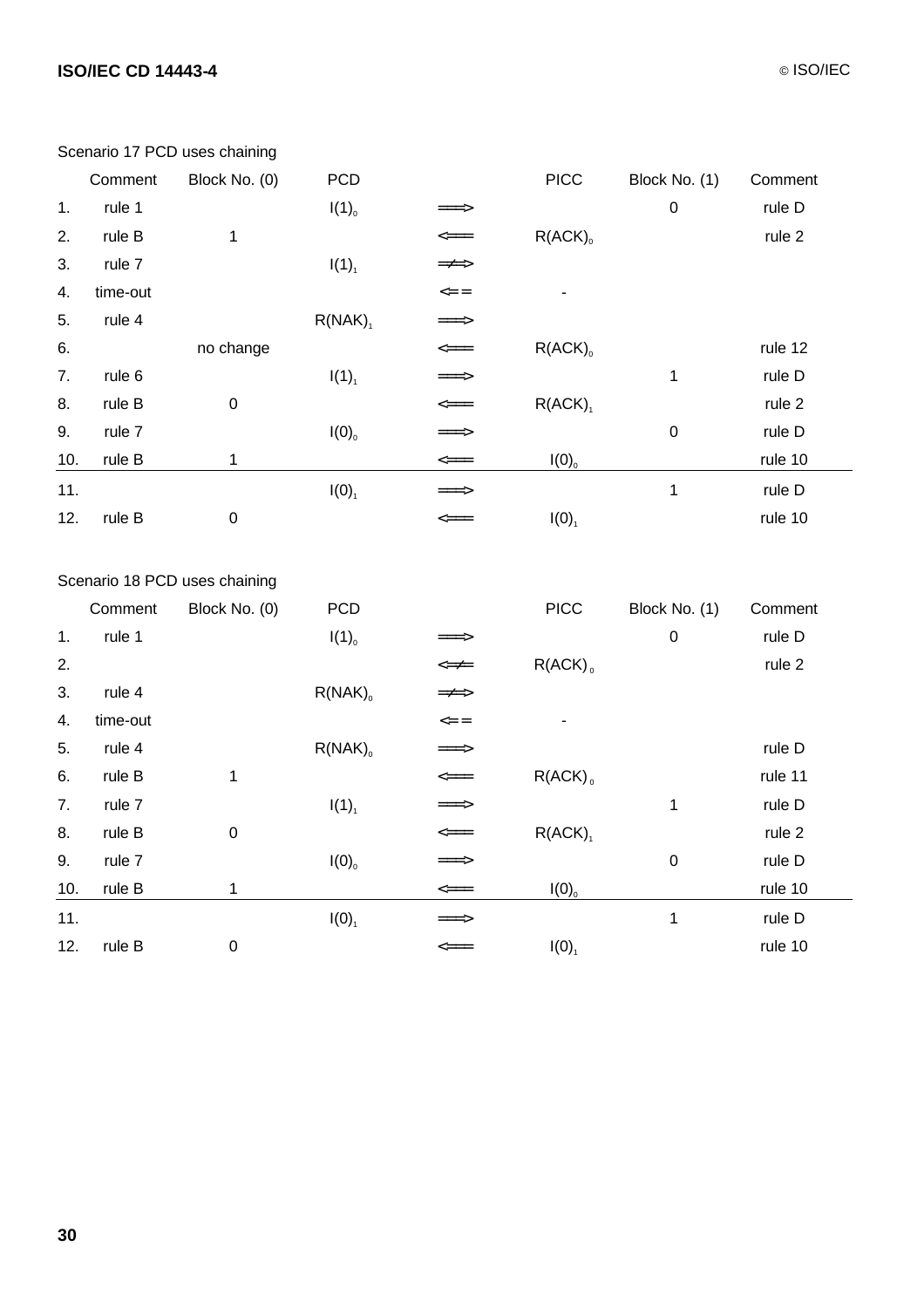|     | Comment  | Block No. (0)                  | <b>PCD</b>            |                            | <b>PICC</b>         | Block No. (1)    | Comment |
|-----|----------|--------------------------------|-----------------------|----------------------------|---------------------|------------------|---------|
| 1.  | rule 1   |                                | $I(0)$ <sub>0</sub>   | ===>                       |                     | $\pmb{0}$        | rule D  |
| 2.  | rule B   | $\mathbf 1$                    |                       | $\textsf{p}$               | $I(1)$ <sub>0</sub> |                  | rule 10 |
| 3.  | rule 2   |                                | $R(ACK)_{1}$          | =≠=>                       |                     |                  |         |
| 4.  | time-out |                                |                       | $\mathrel{<=} \mathrel{=}$ |                     |                  |         |
| 5.  | rule 5   |                                | $R(ACK)_{1}$          | ===>                       |                     | 1                | rule E  |
| 6.  | rule B   | $\pmb{0}$                      |                       | $\texttt{<=}$              | $I(1)_{1}$          |                  | rule 12 |
| 7.  | rule 2   |                                | $R(ACK)$ <sub>0</sub> | ===>                       |                     | $\pmb{0}$        | rule E  |
| 8.  | rule B   | $\mathbf 1$                    |                       | $\textsf{p}$               | I(0)                |                  | rule 12 |
| 9.  |          |                                | $I(0)$ <sub>1</sub>   | ===>                       |                     | 1                | rule D  |
| 10. | rule B   | $\pmb{0}$                      |                       | $\leq ==$                  | $I(0)$ <sub>1</sub> |                  | rule 10 |
|     |          |                                |                       |                            |                     |                  |         |
|     |          | Scenario 20 PICC uses chaining |                       |                            |                     |                  |         |
|     | Comment  | Block No. (0)                  | <b>PCD</b>            |                            | <b>PICC</b>         | Block No. (1)    | Comment |
| 1.  | rule 1   |                                | $I(0)$ <sub>0</sub>   |                            |                     | $\mathbf 0$      | rule D  |
| 2.  | rule B   | 1                              |                       | $\textit{p}=\textit{p}$    | $I(1)$ <sub>0</sub> |                  | rule 10 |
| 3.  | rule 2   |                                | $R(ACK)_{1}$          | ===>                       |                     | 1                | rule D  |
| 4.  |          |                                |                       | $<\neq\neq$                | $I(1)_{1}$          |                  | rule 12 |
| 5.  | rule 5   |                                | $R(ACK)_{1}$          | ===>                       |                     | no change        |         |
| 6.  | rule B   | $\pmb{0}$                      |                       | $\textsf{p}$               | $I(1)_{1}$          |                  | rule 11 |
| 7.  | rule 2   |                                | $R(ACK)_{0}$          | ===>                       |                     | $\boldsymbol{0}$ | rule D  |
| 8.  | rule B   | $\mathbf 1$                    |                       |                            | I(0)                |                  | rule 12 |
| 9.  |          |                                | $I(0)$ <sub>1</sub>   |                            |                     | 1                | rule D  |
| 10. | rule B   | $\pmb{0}$                      |                       | <===                       | $I(0)$ <sub>1</sub> |                  | rule 10 |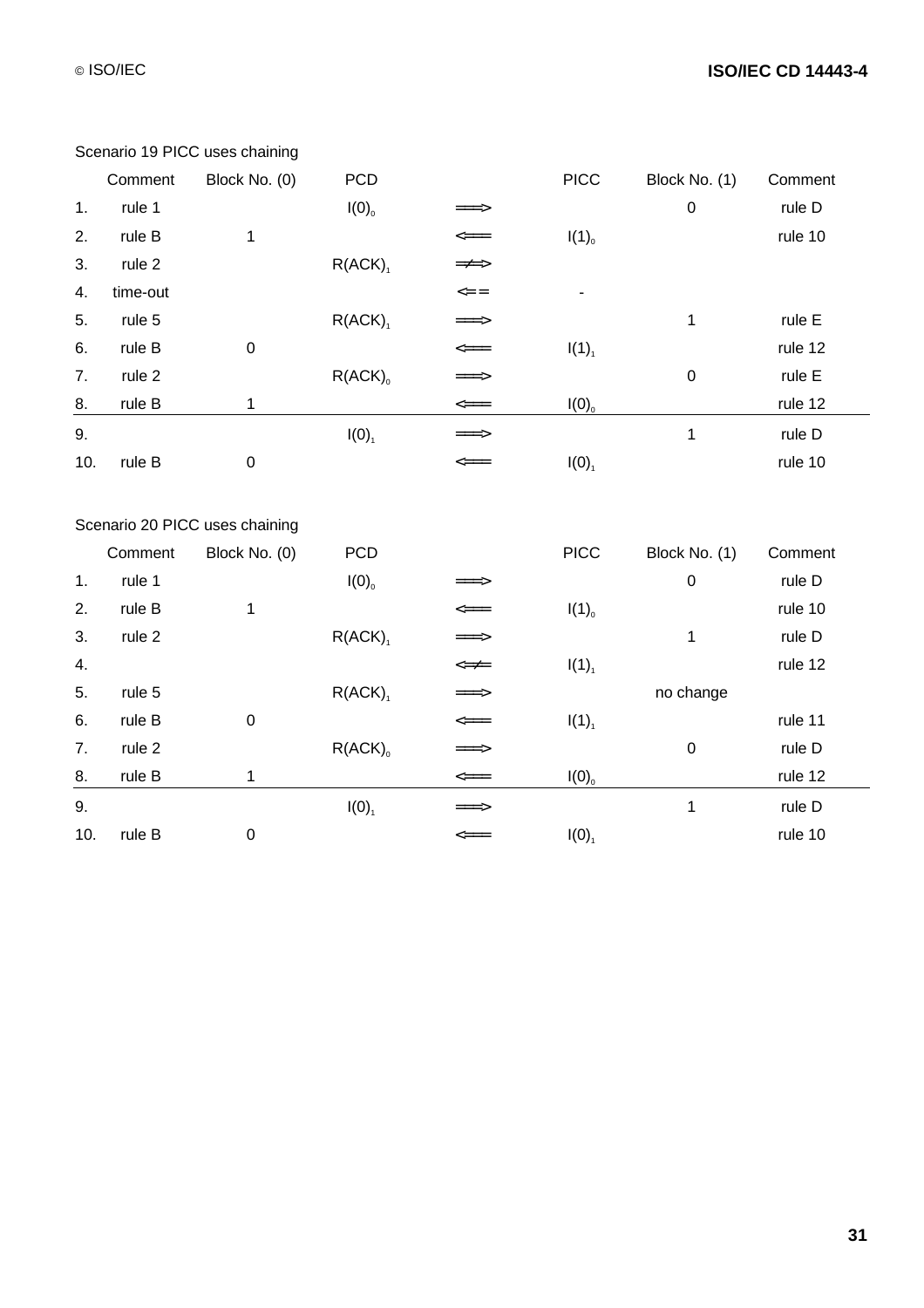# **Annex C (Informative) Block and frame coding overview**

This clause gives an overview of the different block and frame coding sent by the PCD. The type of a block respectively frame is indicated by the first byte.

Definitions made in ISO/IEC 14443-3:

| <b>REQA</b>                                      | (0100110) b (7 bit)                                  |
|--------------------------------------------------|------------------------------------------------------|
| <b>WUPA</b>                                      | (1010010) b (7 bit)                                  |
| REQB / WUPB                                      | (00000101)b                                          |
| SLOT MARKER (Type B only)                        | (xxxx0101)b                                          |
| Select (Type A only)                             | (1001xxx)                                            |
| ATTRIB (Type B only)                             | (00011101)b                                          |
| <b>HLTA</b>                                      | (01010000)b                                          |
| <b>HLTB</b>                                      | (01010000)b                                          |
| Definitions made in this part of ISO/IEC 14443 : |                                                      |
| <b>RATS</b>                                      | (11100000)b                                          |
| <b>PPS</b>                                       | (1101xxx)                                            |
| I-block                                          | (00xxxxx) b (not (00xxx101)b)                        |
| R-block                                          | (10xxxxx) b (not (1001xxxx)b)                        |
| S-block                                          | $(11xxxxxx)b$ (not $(1110xxx)b$ , not $(1101xxx)b$ ) |